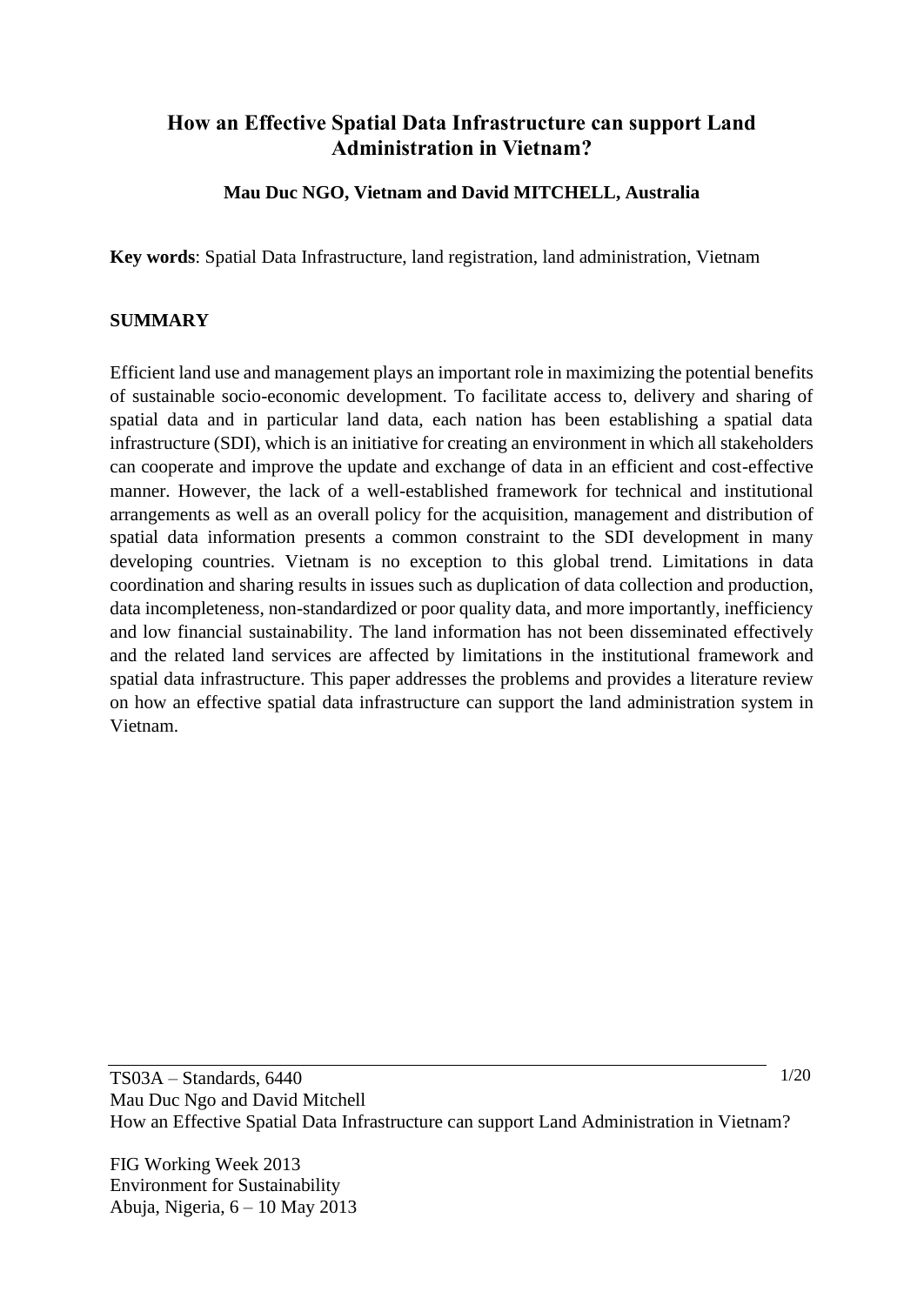# **How an Effective Spatial Data Infrastructure can support Land Administration in Vietnam**

### **Mau Duc NGO, Vietnam and David MITCHELL, Australia**

### **1. INTRODUCTION**

The introduction of global positioning system, geographic information system and remote sensing has resulted in a breakthrough in earth observation and has been supporting development since the late 1970s. As a result of this development, the term Spatial Data Infrastructure (SDI) was first introduced in the mid-1980s when researchers discussed the need for spatially related information sharing within a nation. It was later officially mentioned in an executive order issued by the US President Clinton in 1994 as critical to national priorities (The US Federal Government, 1994). In 1998, Coleman and McLaughlin introduced an SDI definition, which described the relationships of the elements in the development of SDIs. The definition illustrates that an SDI includes components of spatial data, database, metadata, data networks, technology, institutional arrangement, policies and standards as well as end-users (Coleman and McLaughlin, 1998). Rajabifard *et al.* (2002b) argued that 'SDI is fundamentally about facilitating and coordinating the exchange and sharing of spatial data between stakeholders in the spatial community'.

SDIs have been viewed by different perspectives depending on the countries' approach and the awareness of government organisations to the understanding and development of SDIs (Rajabifard *et al.*, 2002b; Thellufen *et al.*, 2009). The understanding of SDI and its potential benefits are somehow different even within the SDI community (Grus *et al.*, 2007). However, all the definitions and understandings of SDIs have a similar overall goal, which is to improve access to, and the use of spatial data by means of improved data sharing and updating.

A recent report published by International Federation of Surveyors – FIG (Steudler and Rajabifard, 2012) asserts that SDI and land-ownership information are two of the six key elements to build a Spatially Enabled Society. To achieve the goal, a well-organized and efficient land administration and management framework needs to be in place. The increasing involvement of governments in SDI development has been experienced for a few years in both developed and developing countries. Unfortunately, the investment in the development of SDIs has not always been very effective, especially in developing nations.

Land administration, of which the Cadastre is core (Williamson *et al.*, 2010), is associated with many complexities, dimensions and themes. Land data updating and sharing, land tenure securities as well as access to land information for sustainable development are important areas of reform.

In Vietnam, land is the property of all the people and is managed by the State – the representative owner (Vietnam National Assembly, 1992). The Vietnam land administration system is a multi-level system from central to communal level (Vietnam National Assembly, 2003). Similar to the overall principle of any land administration systems, the land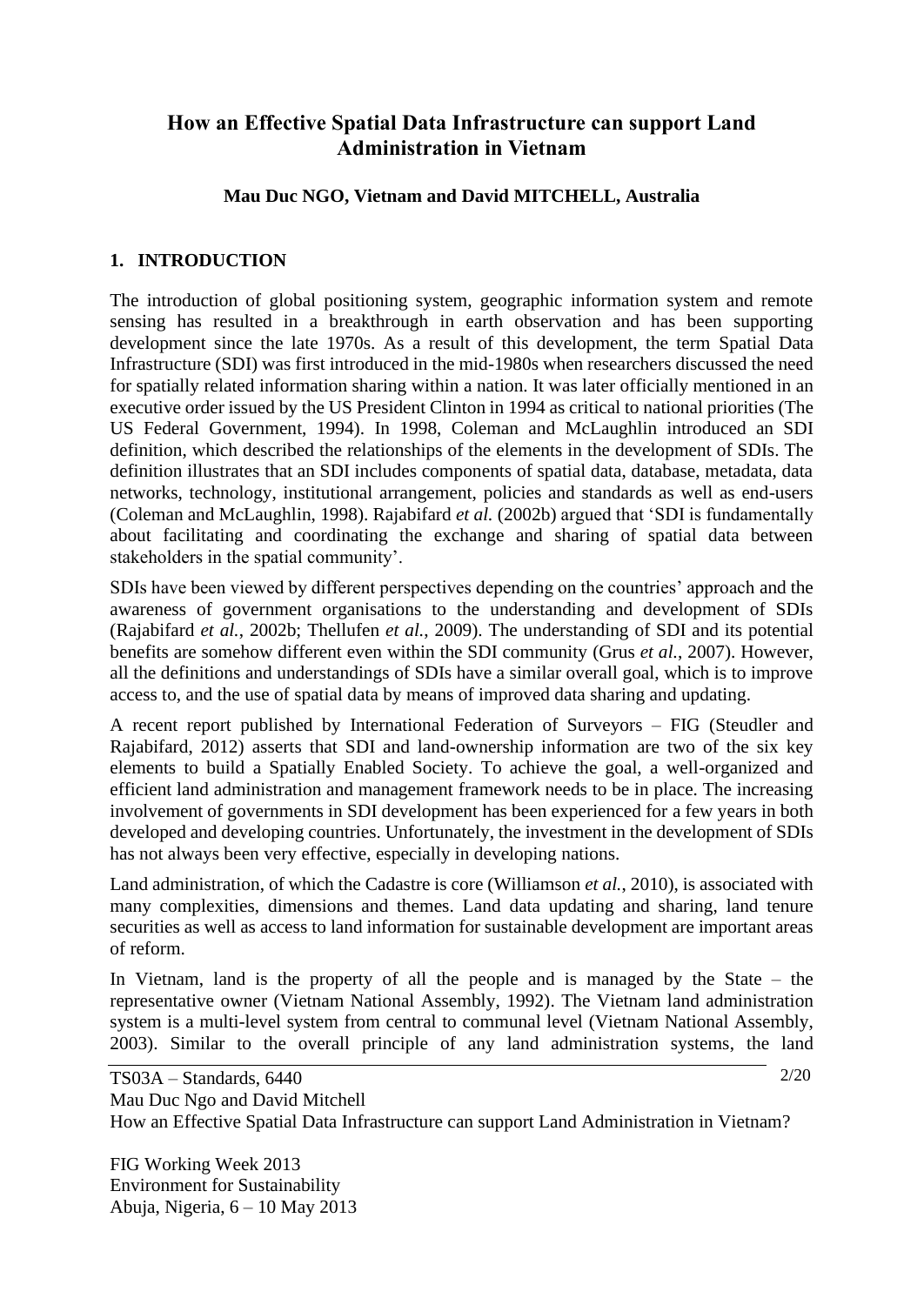administration system in Vietnam reflects both the social and legal relationships between two entities including people (as land users) and land parcels. It is widely recognised that the continuing land administration system reform has been a pivotal driver of Vietnam's rapid growth and poverty reduction (World Bank, 2008).

Williamson *et al.* (2010) asserted that the lack of a well-established framework for technical and institutional arrangement as well as an overall policy for acquisition, management and distributions of spatial data information presents a common constraint to the SDI development in many developing countries.Vietnam is no exception to this global trend despite the fact that the Government has spent large investments in improving the management institutions and geographic data collection. As discussed later in this paper, limitations in data coordination and sharing in Vietnam result in issues such as duplication of data collection and production, data incompleteness, non-standardized or poor quality data, and more importantly, inefficiency and low financial sustainability. In many cases, the land information has not been adequately disseminated and the related land services have not been provided effectively due to limitations in the institutional framework and information mechanisms as well as an inefficient land portal.

This paper aims to explore the benefits of an effective SDI in land sector and reviews how recent developments towards a National Spatial Data Infrastructure (NSDI) in Vietnam inform land administration. For the remainder of the paper we will refer to an SDI for the land administration system as 'SDI Land'.

### **2. TOWARDS AN EFFECTIVE NATIONAL SPATIAL DATA INFRASTRUCTURE**

The literature shows that the last two decades has witnessed significant worldwide efforts to develop Internet-based infrastructures such as NSDIs or National Spatial Information Infrastructures (NSIIs) to make spatial data and information more accessible and shareable to support science, public policy as well as improve public services to citizens and business. By 2008 there were more than one hundred SDIs at the national level and many others at subnational levels (Budhathoki *et al.*, 2008). This number has likely grown considerably by now.

There has been some common components identified by researchers in most SDI initiatives (Coleman and McLaughlin, 1998) and they have been categorized in different ways depending on their role within the framework (Rajabifard *et al.*, 2002b).

Rajabifard *et al.* (2000) proposed an SDI hierarchy containing both horizontal and vertical relationships among its jurisdictional levels. The core components of an SDI in a dynamic model which considers the fundamental role as well as the reaction of people (the user community) and data as one category was later introduced to examine the nature of the SDI hierarchy by the same authors (Rajabifard and Williamson, 2001). The main technological components including access network, policy as well as standards have been considered as the second category (See Figure 1). In this dynamic model, the components of an SDI can be updated and expanded to include new environments to support different disciplines such as archaeology and built heritage, marine and coastal management as well as disaster risk management (Hamylton and Prosper, 2012; McKeague *et al.*, 2012; Molinaa and Bayarrib, 2011; Vaez and Rajabifard, 2012).

FIG Working Week 2013 Environment for Sustainability Abuja, Nigeria, 6 – 10 May 2013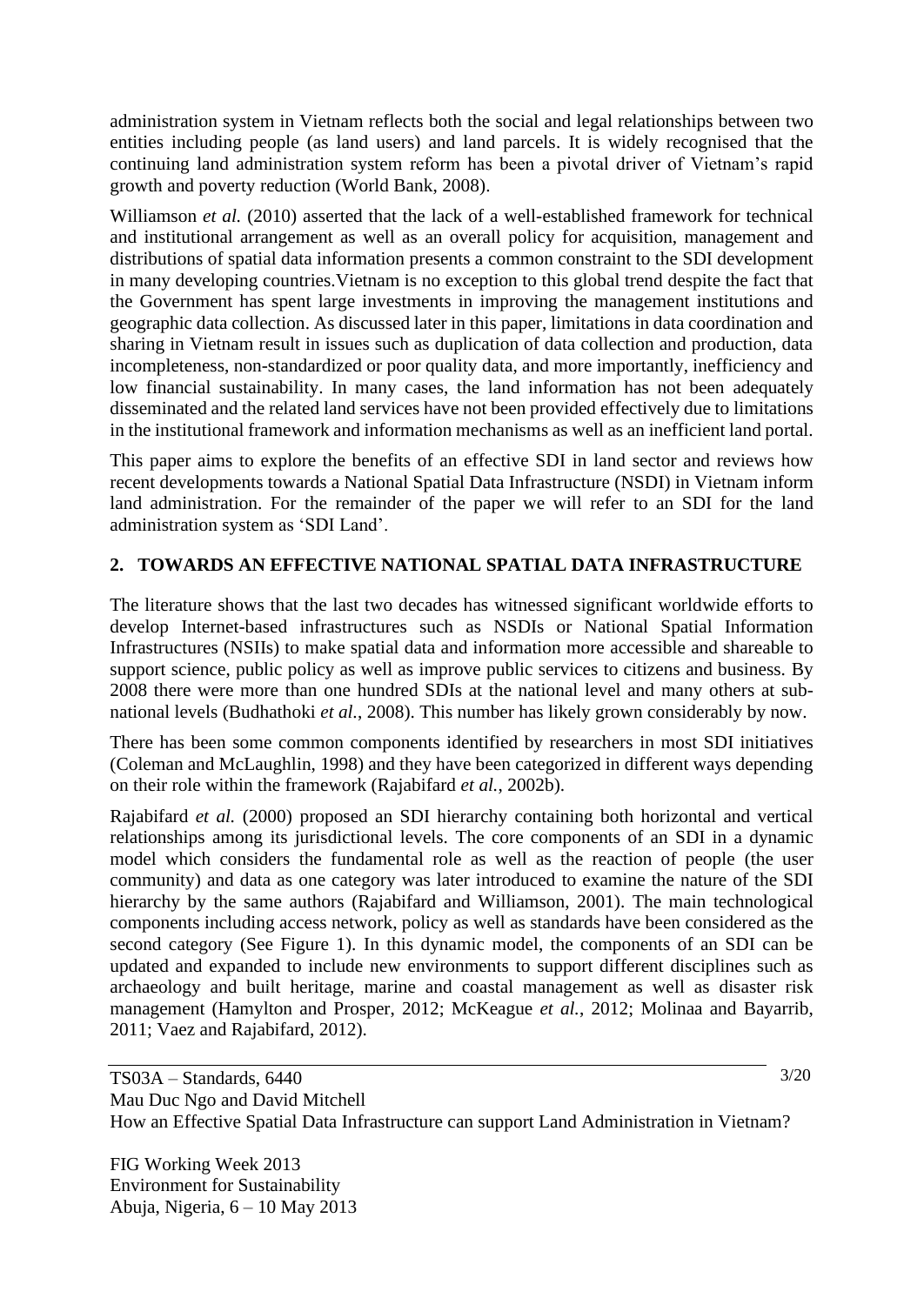

**Figure 1. SDI components** (Rajabifard and Williamson, 2001)

Williamson *et al.* (2010) argued the application of technology in the land sector to stimulate the establishment of multipurpose land information systems, responds to the demands for comprehensive information about environment, social, economic, and governance conditions in combination with other land related data for sustainable development. Unquestionably, the objective can only be achieved when the utilization of Information and Communication Technology (ICT) is included in a comprehensive strategy.

SDI is about providing support to spatial data applications in different sectors, and comprises human resources, policies and institutional arrangements, standards, data and technologies. One of the roles of SDI is to provide the platform for leading to the spatial enablement of societies and governments to provide required information services and facilitate public administration (Bejar *et al.*, 2012; Williamson *et al.*, 2010).

Bennett *et al.* (2013) argued that land administration systems are critical public infrastructure that deliver public capital, private wealth, stability, and improved environmental outcomes. It has also been argued that an efficient and effective land administration system supporting sustainable development requires an effective SDI (Williamson *et al.*, 2010). Access to land information will be improved through an SDI-based platform in which people and information are linked. The land information from local to national levels will be aggregated and synchronised automatically to support the land administration system. This also supports and builds environmental data as a pre-requisite for sustainable development.

The well-known butterfly diagram proposed by Williamson *et al.* (2010) as shown in Figure 2 illustrated that the future of land administration relies heavily on an SDI as an essential infrastructure to perform its functions through the cadastral engine to spatial enable government and lead to sustainable development. The diagram describes that the land administration functions require integrated information of which land parcel is central and all data and information about built and environments must be associated.

FIG Working Week 2013 Environment for Sustainability Abuja, Nigeria, 6 – 10 May 2013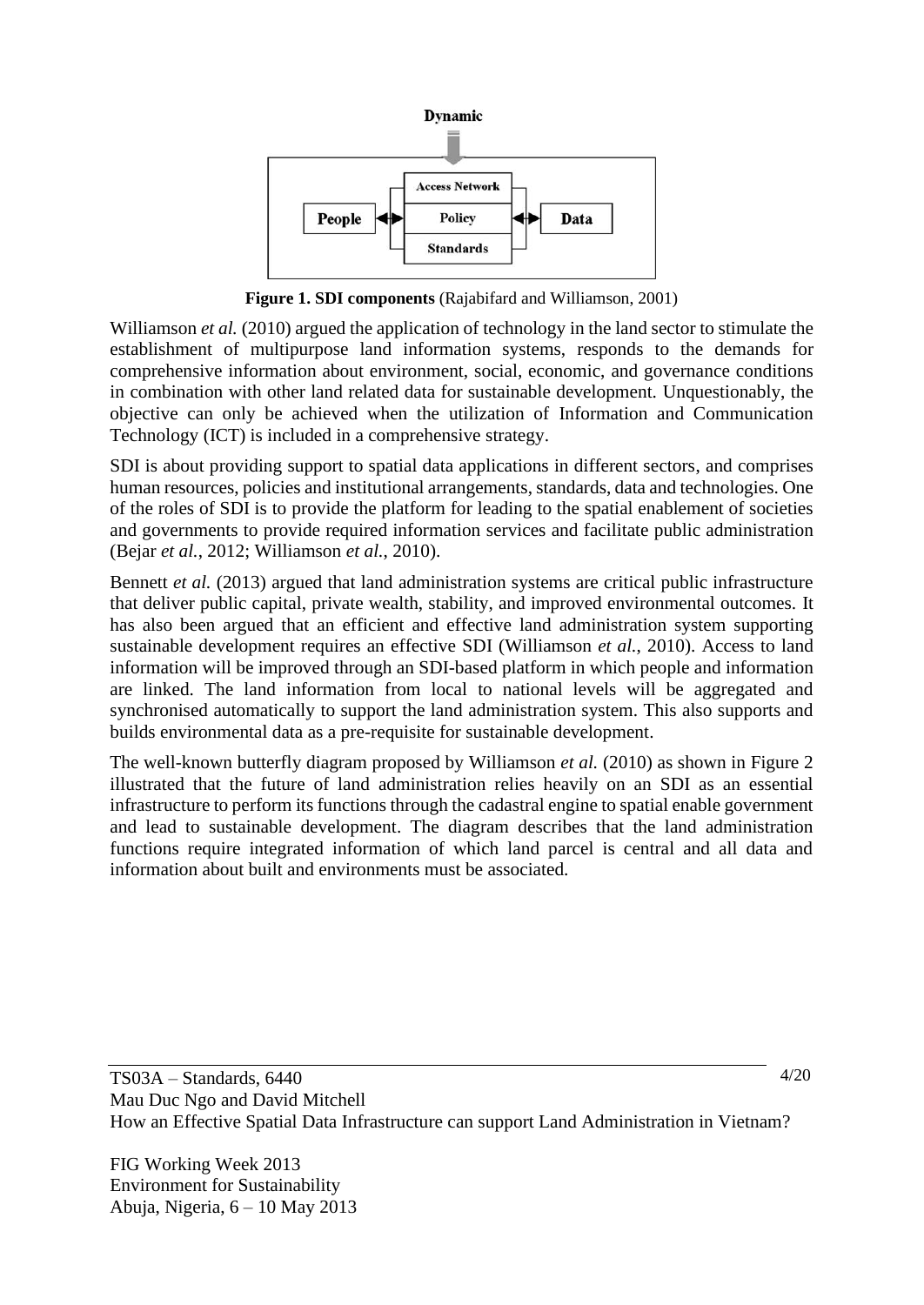

**Figure 2. Land administration relies on an effective SDI** (Williamson *et al.*, 2010)

SDIs are established at various levels from locally to globally or within a specific discipline (such as the land sector) to support decision-making for sustainable development of that particular level (Rajabifard *et al.*, 2002a). At the national level an SDI Land is a subinfrastructure of an NSDI. An SDI Land is viewed as a framework that would support efficient and effective land services including land tenure, land taxation, and land management, and Rajabifard *et al.* (2000) state it is increasingly recognized by governments in developed countries as an essential resource that supports the economic, social and environmental interests of a nation. The range of functions in a land administration system such as land tenure security, land valuation, land use planning, land development as well as cadastral require access to complete and up-to-date information about the built and natural environments which can be facilitated by an SDI (Binns and Rajabifard, 2006). Any development of an SDI within a specific sector (e.g. land) should be consistent with national standards and guidelines associated with an NSDI.

In considering whether an SDI is effective we can look to the literature on assessment of SDIs. Giff and Crompvoets (2008) presented a critical analysis of a framework to access SDI based on its performance indicators including accountability assessment, development assessment, and knowledge assessment. The study provided a review of performance indicators and their value in the assessment of SDI (Giff and Crompvoets, 2008).

An SDI goal-oriented assessment view has been developed by Grus *et al.* (2011) based on the multi-view SDI assessment framework for assessing the realization of SDI's goals. The assessment view includes 72 potential indicators covering all of the aspects of an SDI such as data exchanges, institutional interoperability, standard and policy arrangements, and SDI capacity including public private partnerships as well as financial investments.

FIG Working Week 2013 Environment for Sustainability Abuja, Nigeria, 6 – 10 May 2013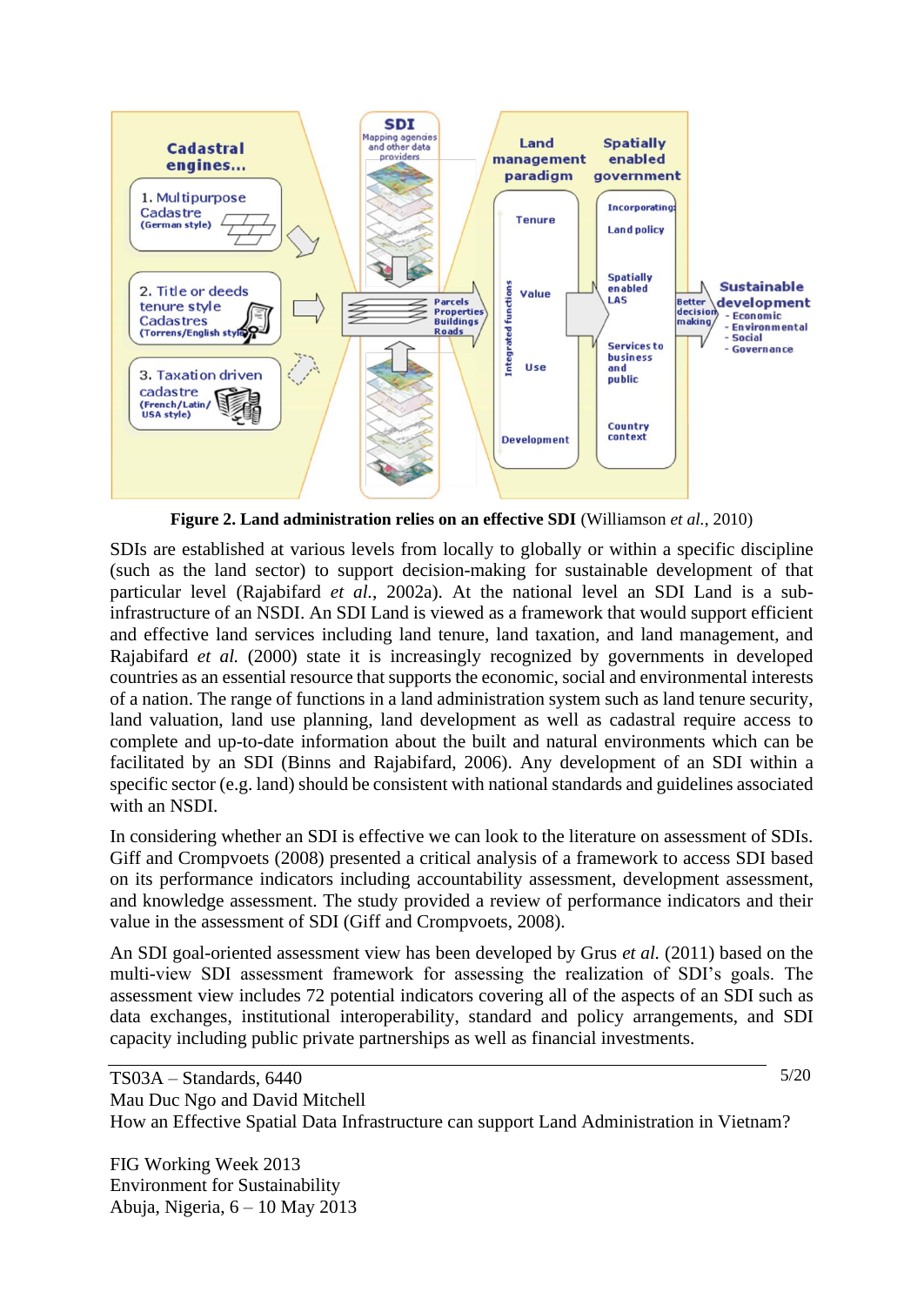Borza and Craglia (2012) developed a methodology to estimate the social and economic benefits of SDIs using a case study on *e-*Cadastres. The study presented that the change of society and culture would be required to achieve a complete shift from paper-based to digital services. Besides that, the reliability and interoperability of digital database and services would be considered to improve.

The introduction of automated and standardized land registration systems has brought with it great advantages as it can improve data access and linkages with relevant customers to benefit the service standards as well as prevent data duplication and inconsistency. Its database has become a reference data component of any SDI (Çağdaşa and Stubkjærb, 2011). Accessible information on who-owns-what and the results in administrative processing for land tenure application hinders corruption. An example is the delivery of the mobile land registration office model which is conducted by using portable computers that are connected to the core database through internet connectivity to do land registration in Indonesia. This model supports reducing distortion and deceptions of data which may happen due to using of intermediaries to access land registration services (Cook *et al.*, 2008).

The benefits that NSDIs can bring include (Borza and Craglia 2012, Cetl and Tomi 2009, ESRI 2010, Shariff *et al.* 2011):

- − *Reducing time and the redundancy of data production.* The connection of spatial data, data producers, and data consumers in a preferred framework will keep infrastructures and costs for data production and maintenance economical. Duplication of spatial data will be prevented as data is collected once. The availability of data to users will also be guaranteed.
- − *Supporting access to spatial data* by enabling discovery of existing spatial data and related services at all levels. Investors as well as individuals can benefit from the provided platform in which all needed maps can be accessed for individual purposes. Private sector will have more opportunity in providing services regarding spatial data. The public private partnership will be created and promoted.
- − *Enhancing transparency of government and decision-making* as well as improving cooperation among government bodies and other stakeholders in related sectors, especially in land management. This will contribute to the economic development at all levels by providing a new dialog channel between government and business as well as between government and citizen.
- − *Providing the foundation* in a consistent and cost-effective manner for Disaster Risk Reduction programs such as tsunami warning system, forest fire as well as flood mitigation.
- − *Maintaining data integration and security.* Authoritative versions of data will be shared to authorized users. Mechanisms for the creation of data and metadata will also be regulated.

### **3. BARRIERS TO THE IMPLEMENTATION OF SDIs**

6/20

TS03A – Standards, 6440 Mau Duc Ngo and David Mitchell How an Effective Spatial Data Infrastructure can support Land Administration in Vietnam?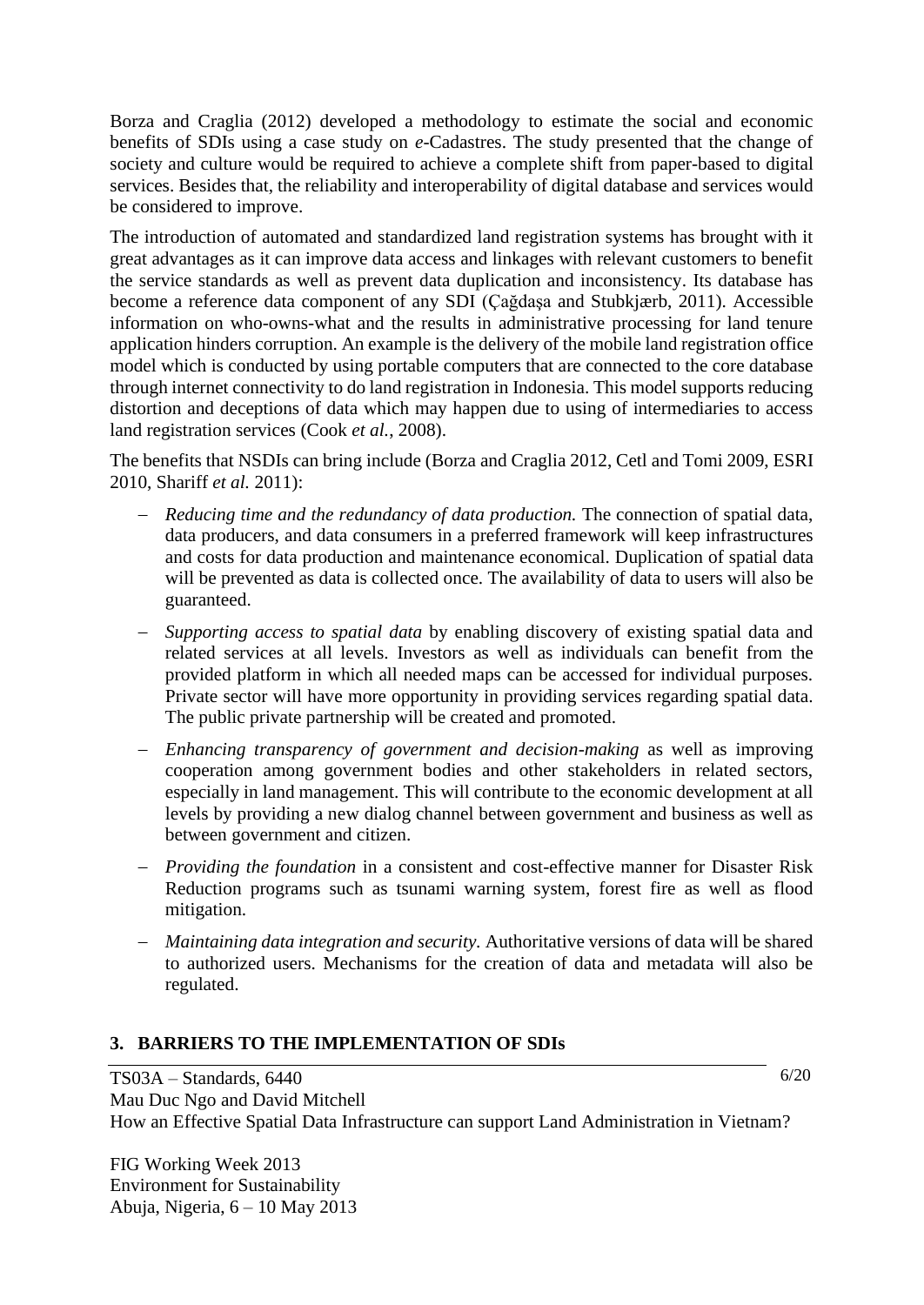Despite the considerable benefits of SDI and the degree of implementation mentioned above, there are many factors that provide barriers to the effective implementation of SDIs. These include:

- − *The lack of an overall policy for spatial data information acquisition, management and distribution* in the land sector presents a common constraint to the development of SDI. Policy is one of the important components of an SDI and provides guidance on information management issues such as data ownership, usage, exchange, access and security (Steudler and Rajabifard, 2012). This also indicates the regulations on the licensing and copyright of data as well as to allow for electronic storage and transactions and effective inter-agency coordination on data sharing and protocols. The limitations of awareness of this component may have critical impacts on the development of SDIs (Thellufen *et al.*, 2009).
- − *The limitations on the institutional arrangements* identified in the last section and also in the following section impacts on the coordination of stakeholders at national level and therefore on the development of SDIs. Poor communication among central organizations and limited high level support are often two impediments. An institutional framework ensuring the government departments will work together to avoid redundancy must be clearly identified. The way in which private and academic sectors can contribute should be recognized and encouraged in land and SDI projects (Cook *et al.*, 2008; Rajabifard *et al.*, 2006).
- − *The use of different data standards –* to implement consistent standards for geospatial data requires a sizable investment and significant time to modify all the unstandardized data before integrating in the database (Moses *et al.*, 2012).
- − *Poor metadata*  Inconsistent and incomplete knowledge about the availability and quality of spatial data results in major technical obstacles to data sharing and updating (Steudler and Rajabifard, 2012). This is also partly due to inefficient technical standards for spatial data including cadastral data standards. The potential users will face difficulties accessing relevant information.
- − *The weak of capacity to ICT infrastructure* can impede the development of SDIs. This includes limitations in capacity building, skill training, as well as limited awareness of SDI developments and existing spatial information. Development of ICT frameworks are important elements in land projects that build modern land administration systems. The *concurrent running of two systems* imposes not only extra costs compared with the purely paper-based systems but creates the risk of inconsistency between the systems over time and limits the development of an automated system (Cook *et al.*, 2008). Besides that, the limited computer literacy in a community is an impediment to *e*government development. This means that the major part of intended user group will not realize fully the benefits of being able to access information via the Internet.

### **4. THE DEVELOPMENT OF AN SDI LAND IN VIETNAM**

TS03A – Standards, 6440 Mau Duc Ngo and David Mitchell How an Effective Spatial Data Infrastructure can support Land Administration in Vietnam?

FIG Working Week 2013 Environment for Sustainability Abuja, Nigeria, 6 – 10 May 2013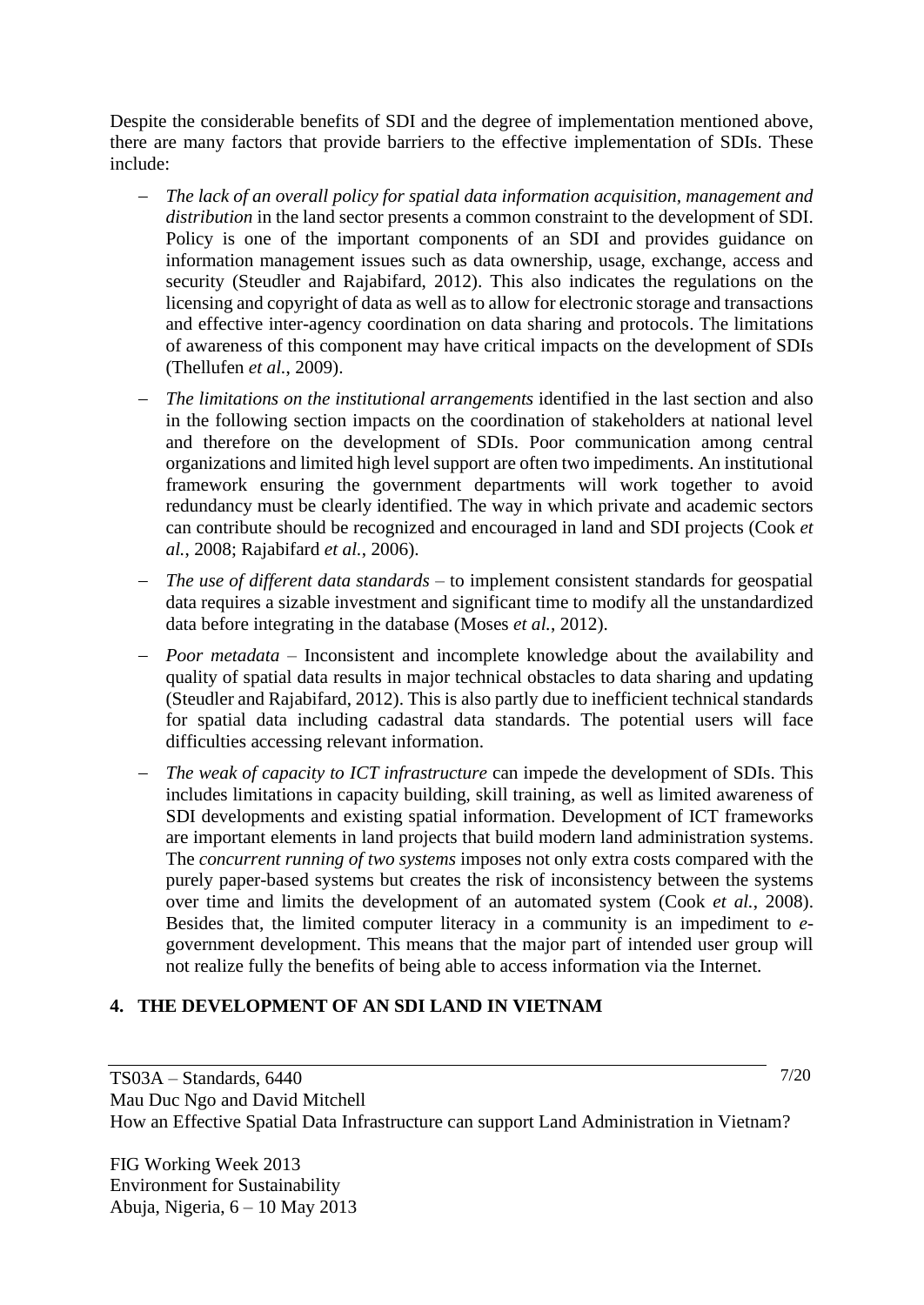The strategy on ICT development in Vietnam by 2010 and vision for 2020 has been approved by the Prime Minister of Vietnam since October 2005 (Government of Vietnam, 2005a). The strategy emphasized that the development of ICT shall be increased in every sector and must become one of the most important factors of socio-economic development. One of the important parts of the strategy is to develop an information system and integrated databases in every sector (e.g. land, natural resources and environment; population and labor; rural and agriculture development).

In the land sector, the use of ICT is one of the most important priorities for the development of a modern land administration system in Vietnam and is clearly embedded in the planning for sustainable socio-economic development (Government of Vietnam, 2005b). This priority provides an advantage to the implementation of an SDI Land. As evidence, since its establishment in 2001, The Ministry of Natural Resources and Environment (MONRE) has made a considerable progress in the production of topographic, cadastral maps and the integration of natural resources information. The development and utilization of satellite imagery, aerial photography as well as GPS continuously operating reference station (CORS) for spatial data collection in Vietnam has provided significant benefits such as reducing the time required to complete land services, improving the accessibility to land information by all stakeholders, and minimizing the cost for data collection and acquisition.

The General Department of Land Administration (GDLA) of MONRE is mandated as the lead agency for the development of an SDI Land clearing house, spatial data standards, cadastral data content standards, and a national digital geospatial data framework and partnerships for land data acquisition in Vietnam. GDLA is responsible for advocating with the other government agencies for necessary laws to reform public land, land registration and other land regulations for more efficient resource management system in the country (Government of Vietnam, 2008). Since 2000 there have been some studies on the development of an NSDI for land, natural resource and environment management in Vietnam. On the other hand, the research on SDI presents that there was un-satisfactory work related to development of spatial information infrastructure in other sectors despite the high demands observed across the sectors (World Bank, 2011).

In the early 2000s MONRE, the focal point for land administration at the central level, developed the comprehensive *Program for the Development and Modernization of Land Administration for 2005-2020*. The *Strategy for Information Technology Application and Development for the Management of Natural Resources and Environment to 2015 and towards 2020*" was then approved by the central Government (Government of Vietnam, 2005b). This strategy required a significant increase in the development and use of geospatial technology. Firstly, by 2015, two third of the equipment used in survey and mapping as well as for land data capturing shall be converted into digital format and by 2020, the whole process shall be automated. Secondly, the national database on natural resources and environment shall be fully integrated in government network, regularly updated, and given online access to database by government agencies by 2015 (Government of Vietnam, 2005b). Although the term SDI had not been mentioned in the strategy, it still made a strong case for investment in this area.

FIG Working Week 2013 Environment for Sustainability Abuja, Nigeria, 6 – 10 May 2013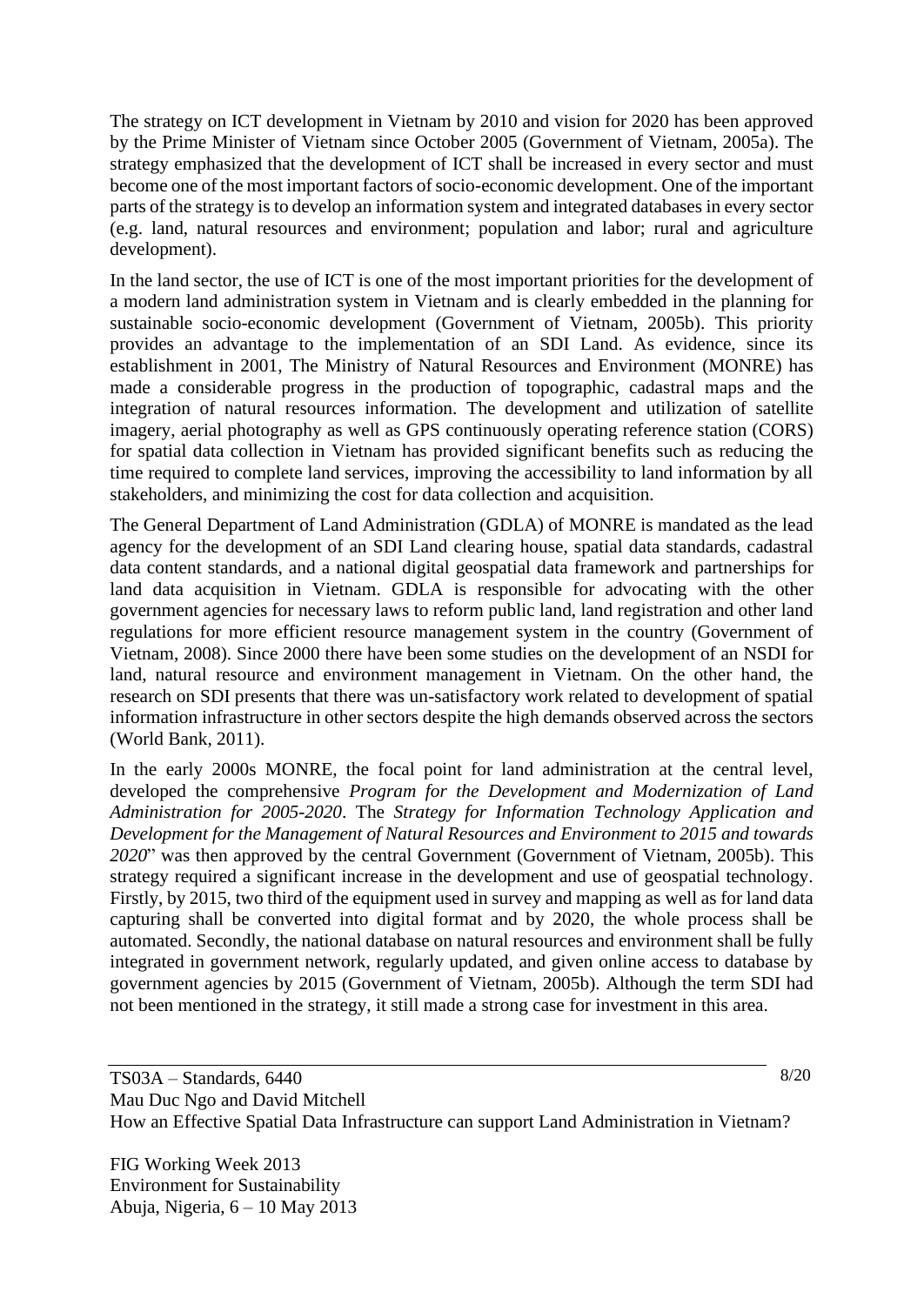Recently, a study on the development of an NSDI strategy has been conducted by a joint working group of the World Bank and GDLA funded by the AusAID under a trust fund managed by The World Bank (World Bank, 2011). The aim of the research was to draw a road map for development of an NSDI for the sustainable development in Vietnam.

In addition, there have been significant achievements in development of some of the components of an SDI Land in Vietnam. At the central level, the national coordinating system connecting to the international geodetic network has been constructed based on the National Geodetic Reference System – VN2000. The topographic maps at scales of from 1/1,000,000 to 1/2,000 have been created in digital format to cover the whole country. The collection of land management and cadastral records based on land parcels have been undertaken in both analog and digital formats at local levels. The administrative and geographic place names catalogues have been published along with systems for continuous updating. Vietnam has given priority to developing a comprehensive land information system (LIS) policy and strategic framework for standards and procedures to support an integrated national LIS as spatial information is increasingly acknowledged as a national resource essential for sustainable development.

However, despite these developments it could be argued that there is not yet a comprehensive and standardized SDI Land in place.

### **5. KEY ISSUES IN VIETNAM LAND ADMINISTRATION SYSTEM**

#### **5.1 Reforms in Land Administration in Vietnam**

Vietnam started the land management modernization program in the early-1990s by a joint UNDP-AusAID technical assistance for designing a modern land administration and management system. Unfortunately, the project design was not implemented. Later, during the period from 1997–2007, two projects were undertaken including CPLAR<sup>1</sup> and SEMLA. Both focused mainly on capacity building ranging from the strengthening policy development, building capacity for agencies at the central level to providing training for staff at the grass root levels (World Bank, 2008).

Vietnam government is concurrently implementing two large land modernisation programs in whole country. Vietnam Land Administration Project (VLAP) - one of the largest World Bank funded projects in the world has been implemented in Vietnam since 2008 with an estimated budget of US\$100 million. The objective is the establishment of a modern land administration system by which land related services and land information are delivered efficiently and effectively. VLAP covers 9 out of 63 provinces and cities and will be expected to complete cadastral survey and mapping for 1.4 million ha, issue about 5.1 million land use right certificates as well as manage 18 million land parcels (World Bank, 2008). By the end of June 2012, the Project had completed cadastral mapping for 0.4 million ha and issuing land use right certificates to just over 0.5 million land parcels, equivalent to 29.4% and 9.9% (respectively) of the end-of-project targets (World Bank, 2012). The project is scheduled to finish by end of 2013.

<sup>1</sup>CPLAR: Vietnam-Sweden Cooperation Programme on Land Administration Reform

9/20

TS03A – Standards, 6440 Mau Duc Ngo and David Mitchell

How an Effective Spatial Data Infrastructure can support Land Administration in Vietnam?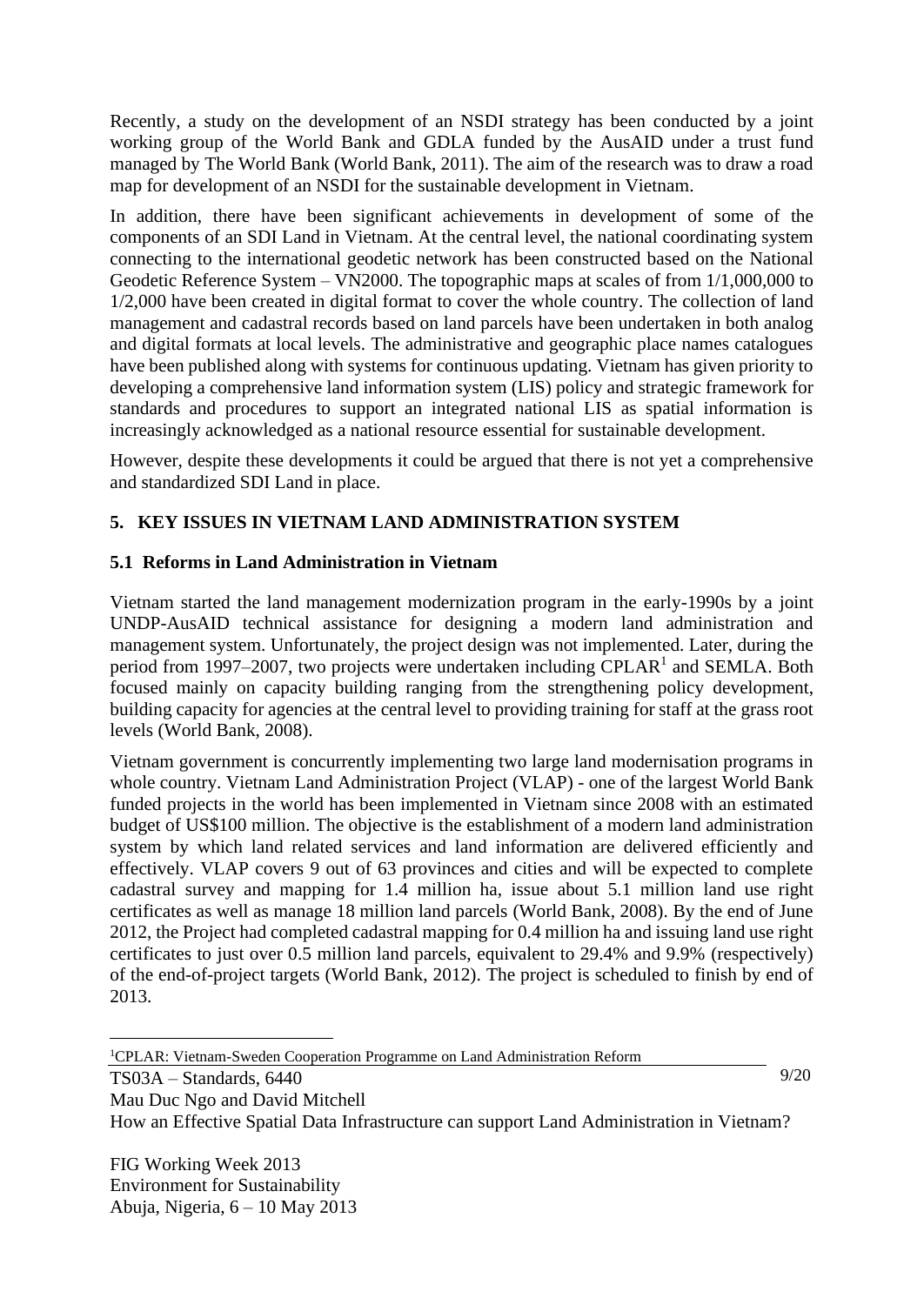Another large government-funded land management program - "Cadastral Survey and Mapping, Land Registration and Establishment of cadastral database" - managed by 54 provinces and cities commenced in 2011 and has focused mostly on spatial data collection.

Although there has been considerable change in the land management sector since the introduction of the 1986 "*Doi Moi" 2* policy, it remains incomplete and there is still a considerable gap need to be filled up to implement a modern, transparent land administration system in Vietnam.

### **5.2 Land Registration Services Delivery**

In Vietnam, the government has committed itself to the development of a modern land administration system. Such a transparent system is an important service tool for public services delivery provided by the government and is clearly embedded in the planning for sustainable socio-economic development (World Bank, 2008). The system contributes to good governance and should further strengthen the trust of local people in land activities.

Since the late 1990s, with the purpose of the completion of land registration processes as well as the issuance of land use right certificates to land users, the Government of Vietnam has invested a vast amount of money to develop the land information and registration system with the strong support from donors such as Australia, Sweden, ABD, and The World Bank (World Bank, 2011).

According to the General Statistics Office (2010), 72 per cent of the total land area had been allocated to land users by 2009. However, the formal recognition of the rights of land use through the issuance of land use right certificates to secure land tenure and formal land transactions (including the legal protection of land use rights and access to formal credit) is much slower. For instance, by 2010, almost 31.3 million certificates had been issued, covering only half of the total number of land parcels (World Bank, 2010).

The institutional setting for land management in Vietnam has been improved by separating the state management and public provision as well as establishing a unified and decentralised system of state administration on land at all levels (Vietnam National Assembly, 2003; World Bank, 2010). However, there is a considerable gap between land policy and its practical implementation.

The Land Registration Office is the government agency that provides land registration and related services. By end of 2011, Land Registration Offices had been established in all provinces and cities, while a half the districts had set up their Land Registration Offices. The standards for human resources, facilities and services for Land Registration Offices have not been developed yet. The procedures for land registration and statistics have been issued and revised several times as the result of technology development and application in the land sector. However, implementation at the local level has not been improved, and is still complicated and lacks transparency (Government of Vietnam, 2011). The complexity, discretion and secrecy involved in the registration and issuance of land use right certificates could encourage corrupt

10/20

Mau Duc Ngo and David Mitchell

TS03A – Standards, 6440

How an Effective Spatial Data Infrastructure can support Land Administration in Vietnam?

<sup>2</sup>*"Doi Moi"* ("Đổi Mới" in Vietnamese) is the name given to the economic reforms initiated in [Vietnam](http://en.wikipedia.org/wiki/Vietnam) in 1986 with the goal of creating a ["socialist-oriented market economy"](http://en.wikipedia.org/wiki/Socialist-oriented_market_economy) in Vietnam.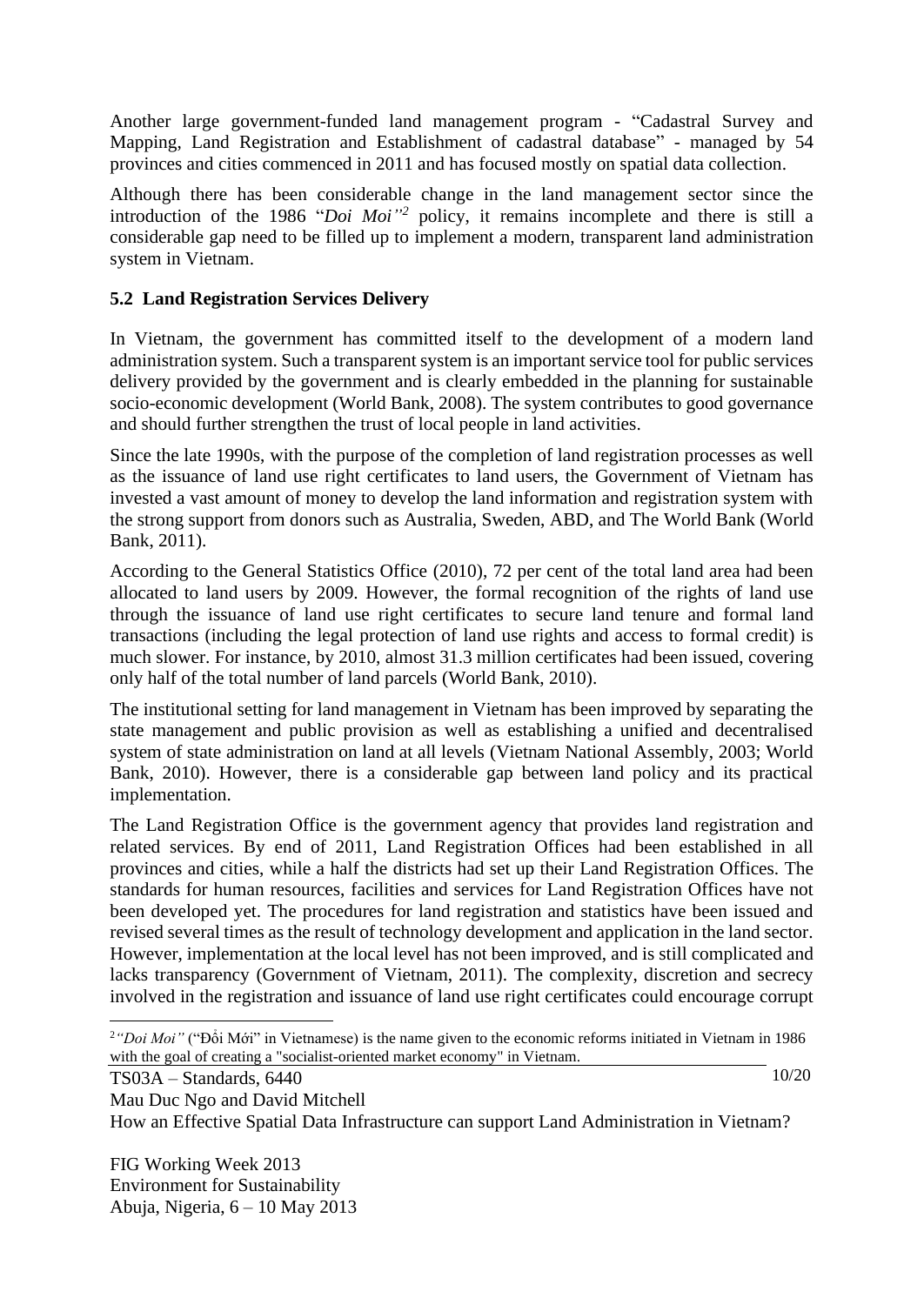behaviour (Embassy of Denmark *et al.*, 2011). A recent survey conducted in 2008 on Household Living Standards in Vietnam (VHLSS) found that there is a significant room for improvement with 35 per cent of interviewees perceiving that the procedures for application for and issuance of land use right certificates are complicated and un-transparent (World Bank, 2010). Meanwhile the issuance of land registration standards, which is expected to detail the procedures of land registration and statistics, has not been made yet. The consequence is that the unofficial transactions of land use rights may still happen in spite of the government's efforts. In fact, the estimated incidence of registered transactions is only one-fourth of total number of land transactions at most (World Bank, 2010).

Despite the developments in land reforms mentioned in the Section 4.1, the land sector is still ranked as one of the three most corrupt public services in Vietnam and the volume of civil disputes and administrative complaints related to land is at the highest rate compared with the other public sectors – at least 70 per cent (Embassy of Denmark *et al.*, 2011; World Bank, 2009). The VHLSS reported that more than 85 per cent of households think there is corruption in applications for land use right certificates. While companies seem to be experiencing less corruption with land use right certificate applications, as much as 37 per cent of enterprises revealed that they paid unofficial money for land titling and land information purposes (World Bank, 2010). Although individual amounts may be small, they can add up to a vast amount compared with the public investment in the land sector. One of the reasons is that the decentralisation has provided local authorities with a greater autonomy in land sector without clear accountability or interoperability in neither organisational arrangement nor data sharing policy.

## **5.3 Land Database and Land Information System Development**

Land management in market economies relies heavily on ICT by which the information can be accessed easier, faster and more consistently. Williamson (2008) described the involvement of ICT in land administration as a series of five stages including *manual systems* (before 1980), *computerization* (1980-1990), *online land administration* (1990-2005), *e-land administration* (2005-2010), and *i-Land* (2010 onwards). The implementation of ICT in land administration in some developed countries has already been in stage 4 – *e-land administration* or even in stage 5 – *i-land*. For example, in New Zealand (since 1996) and the Netherlands (since 1999), the ICT capacities have been utilized to deliver land administration functions and services online.

The development of a land database and LIS in Vietnam has experienced a significant achievement for recent years (World Bank, 2011). The first land database management system was built under the CPLAR project in 1997. The system performed on individual computers and was separated into two systems including  $FAMIS<sup>3</sup>$  for cadastral survey and mapping and  $CADDB<sup>4</sup>$  for cadastral documentation management. The use of software had been piloted widely in all provinces and cities and then it had been incompletely replaced by another modern LIS.

<sup>4</sup> Cadastral Document Database Management System

How an Effective Spatial Data Infrastructure can support Land Administration in Vietnam?

FIG Working Week 2013 Environment for Sustainability Abuja, Nigeria, 6 – 10 May 2013

<sup>&</sup>lt;sup>3</sup> Fieldwork and Mapping Integrated Software

TS03A – Standards, 6440

Mau Duc Ngo and David Mitchell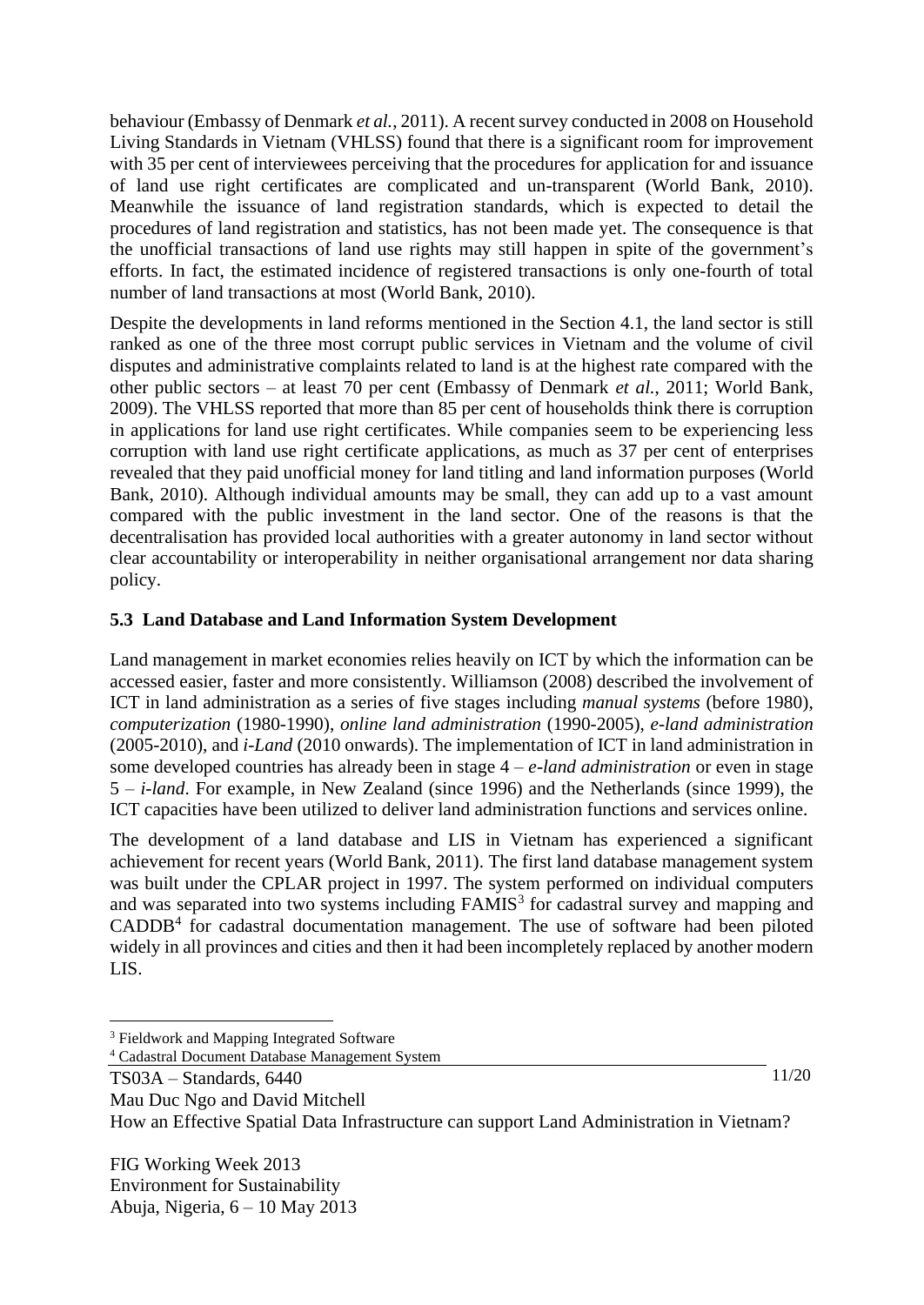In 2010, MONRE issued the cadastral data content standard, which was developed based on the geographic information standard ISO 19100 and the draft of Land Administration Domain Model (which has been approved as an official International ISO Standard on November 1, 2012), for the purpose of setting up a standard for the development of LIS software in the country. After the issuance of this standard private sector investments in land administration activities were expected, especially in providing services in land registration and information system contracts. However, the implementation and development of land database and LIS as well as the participation of private sector in providing services in application of ICT in land sector did not meet expectations. State agencies have limited capacity at local levels and poor understanding of data standards whilst the private enterprises are not ready to invest in a new market that used to be mainly provided by state-owned enterprises.

Presently, there are some models for LIS have been developed by MONRE's agencies - in particular ViLIS<sup>5</sup> and ELIS<sup>6</sup>. The implementation of LIS at all scales however has not been commenced, and there is a concurrent use of both traditional and modern systems in all provinces. The result is that the delivery of land administration services by means of modern methods continues to be limited. There is an urgent need for improvement of current LIS models to comprise a standardised system which is reliable, efficient, and interoperable.

Despite the above significances, it must be recognized that the Vietnam land administration system development process is still at the stage of *computerization* (as outlined by Williamson, 2008) where the digital cadastral database is being developed. The development is also heading into early stages of *online land administration*.

On the other hand, the cadastral records are stored and managed by different departments and institutes and usually become out-of-date after a year of establishment since they have not been updated regularly (Government of Vietnam, 2011). Moreover, cadastral data is archived in single database managed by their owners, is not integrated with the other information such as land use planning, urban planning or tax database, and is in incompatible formats. Another problem with the existing LIS is that the land information is often not disseminated effectively due to limitations in institutional capacity as well as the lack of an inefficient land portal.

### **5.4 Land Information Accessibility**

The level of access to land information and security of land tenure, which is an indicator of the PCI<sup>7</sup>, has been the second important factor for attracting foreign direct investment in Vietnam. This indicator has also been a sensitive issue that hinders foreign and private investments in Vietnam (Thu and Perera, 2011). The stable use of land is still the first concern that a multinational company considers when investing in many countries, including Vietnam. In addition,

How an Effective Spatial Data Infrastructure can support Land Administration in Vietnam?

<sup>5</sup> ViLIS – Vietnam Land Information System has been developed and updated by Remote Sensing Centre of MONRE and has been approved by MONRE as a core software for land information system used at Land Registration Offices in the whole country since February 2007

<sup>6</sup> ELIS – Environment and Land Information System has been developed by Information and Communication Department for Natural Resources and Environment of MONRE

<sup>7</sup> PCI is the Provincial Competitiveness Index published annually by the Vietnam Chamber of Commerce andIndustry (VCCI), which provides information on governance at the provincial level in Vietnam

TS03A – Standards, 6440

Mau Duc Ngo and David Mitchell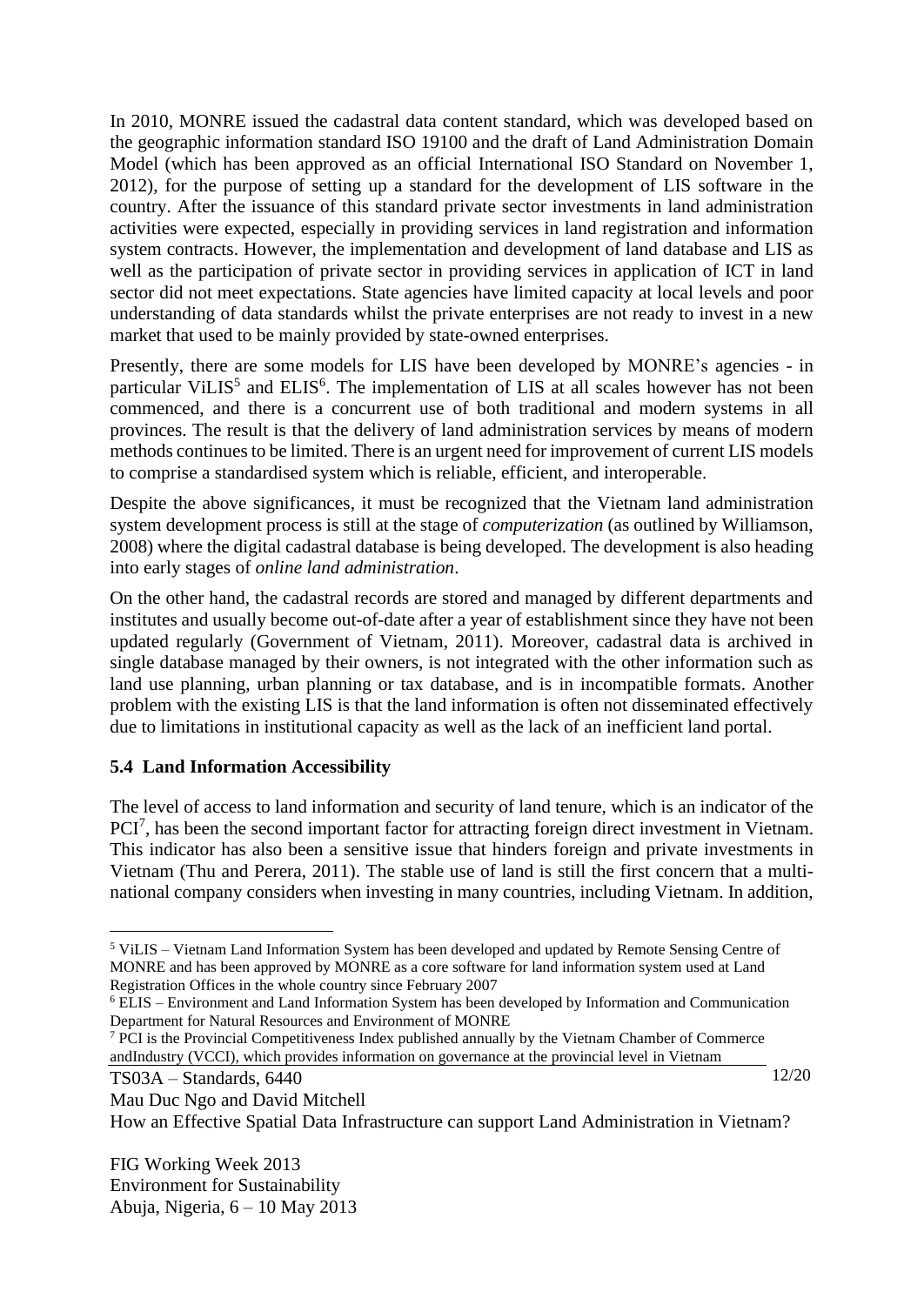at the grass roots level, the high demand of individuals and households for land information and accessibility to land titling in order to access formal credits in Vietnam has been recorded (World Bank, 2010).

The access to land information becomes a special indicator to examine transparency in Vietnam. This should be supported by ICT as the Electronic Transactions Law has been enacted since 2005. The introduction of the Electronic Transactions Law is expected to support to create a government service portal with less bureaucracy, highly responsive, and transparent. However, to date there have been no regulations for access to electronic land information in Vietnam (Martini, 2012).

According to the PCI data, the level of access to land information in Vietnam remained rather weak and had been decreased over time in the period from 2006-2009 (Figure 3). Nevertheless, fewer than half of the interviewees said they could access and were satisfied with the information on land use planning at communal levels (World Bank, 2009).



**Figure 3. Level of access to land information of business firms** (Embassy of Denmark *et al.*, 2011)

A report of a recent survey (Nguyen *et al.*, 2010) financed by The World Bank and the UK Department for International Development (DFID) showed that there was a very uneven publication of land related information at all three levels and also of the kind of information published:

− *Access to land information via non-web based disclosure:* the survey investigated in 12 provinces, 24 districts and 117 communes which were randomly selected. At the provincial level, only six of 12 provinces published information on detailed land use planning and plans and of which, three was evaluated difficult to access by land users and enterprises. The survey recorded a positive result at the lowest level, where 76 out of 117 communes (approximately 65 per cent) made information on procedures for land use right certificate registration available and easy to access.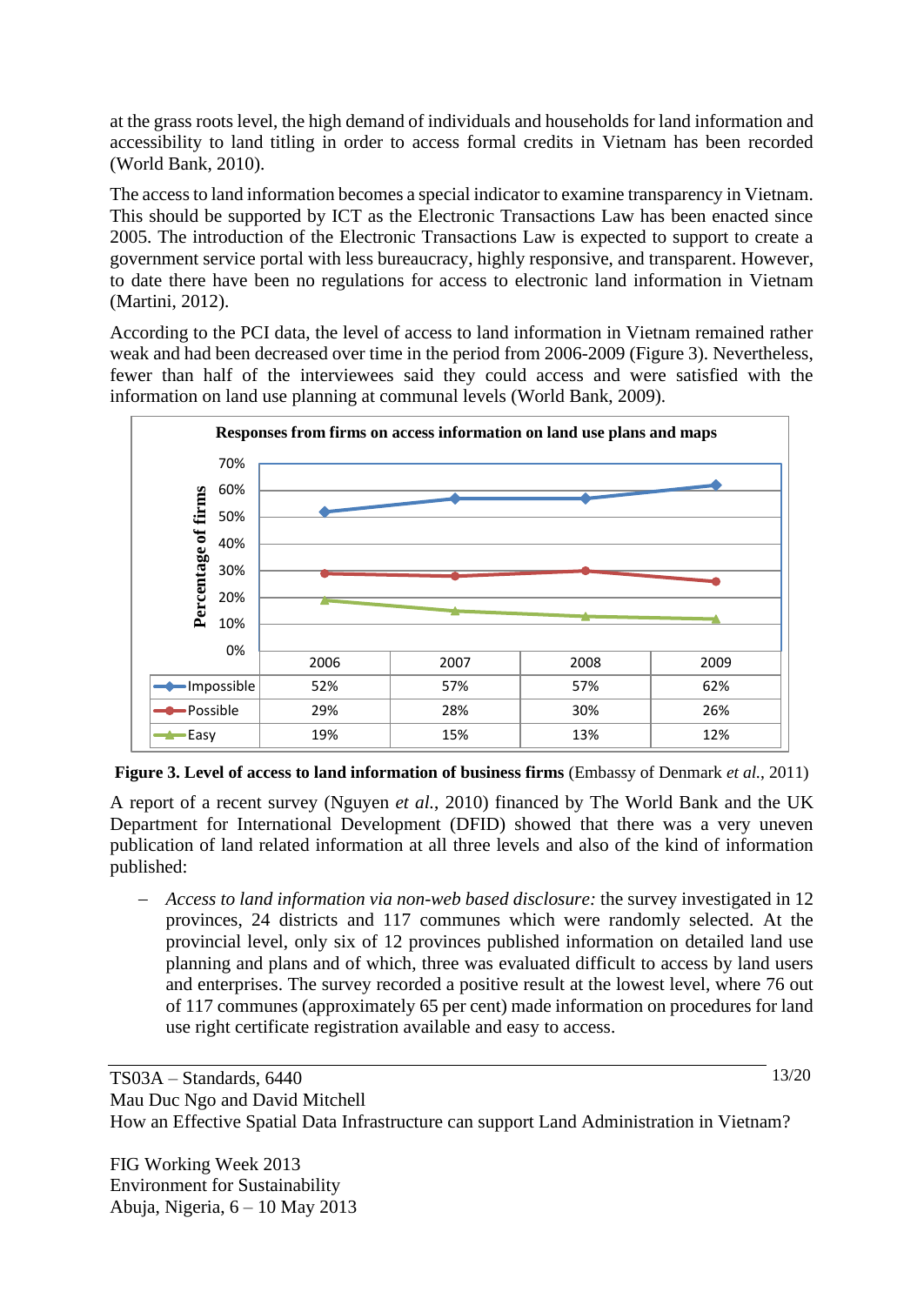− *Access to land information via the internet:* the investigation was carried out by visiting 66 websites of 63 provincies and three ministries including MONRE, the Ministry of Planning and Investment, and the Ministry of Construction. Despite the fact that the information regarding the list of procedures and forms for land use right certificates could be found on 59 websites, only one-third contained information that citizens would need to file complaints (Nguyen *et al.*, 2010).

The inefficient dissemination of land information and the difficulties for accessing information are partly sharing its responsibilities in prevention of socio-economic development and anticorruption efforts in Vietnam.

### **6. HOW AN EFFECTIVE SPATIAL DATA INFRASTRUCTURE CAN BENEFIT THE VIETNAM LAND ADMINISTRATION SYSTEM**

With the direction to build a modern land administration system where all related land services will be delivered mostly online, an effective SDI benefits the Vietnam land administration through: *(i)* improvement of access to land information by all stakeholders; *(ii)* enhancement of government land processes; and *(iii)* contribution to good land governance. Each of these is discussed below.

An effective SDI strongly supports agencies and citizens to access land information by providing an information mechanism and an efficient land portal. The information policy component of an SDI regulates the responsibilities, rights, and restrictions of related stakeholders in accessing land information. This policy also sets information privacy regulations such as the publication of information on land ownership. For example, the policy component will outline the responsibilities of data producers in sharing information as well as the rights and restrictions of data users in accessing information. An efficient land portal will provide a technological channel to access land information via a web-based interface with the support of GIS technology as well as data standards. The improvement of access to land information will result in:

- Sharing and exchanging land information between government, industry and the community. The interaction between governmental authorities (G2G); between government and business (G2B); and between government and citizens (G2C) will be improved. This will avoid the monopoly on spatial data creation and usage which has been recognised in Vietnam for years;
- − Improving quality of decision making and reaction times by reducing time and cost of consultation among government agencies in processing a land related request. For instance, the duplicated efforts and a waste of time and budget will be avoided as the data from the different sources would not require validations before it is useable;
- − Reducing mistakes and subsequent re-work at an administrative level by sharing information; and
- − Ensuring the consistency of land information by integrating and storing information in datasets to use in appropriate contexts.

TS03A – Standards, 6440 Mau Duc Ngo and David Mitchell How an Effective Spatial Data Infrastructure can support Land Administration in Vietnam?

FIG Working Week 2013 Environment for Sustainability Abuja, Nigeria, 6 – 10 May 2013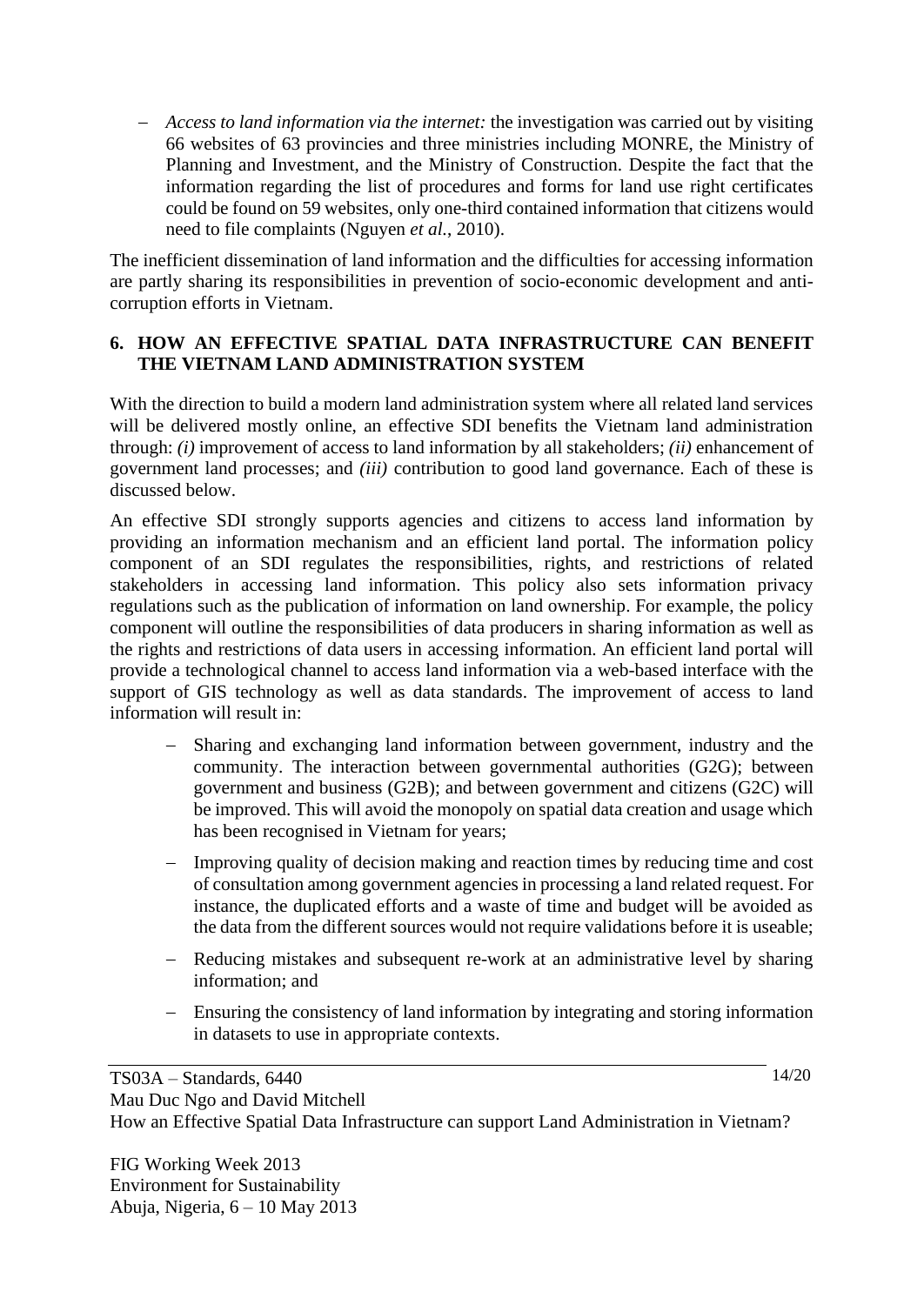An effective SDI will improve and guarantee government processes in land issues. Presently, processes in land issues in Vietnam require the collaboration of many governmental authorities and they are usually long manual processes with some resolved by the intuitive powers of human beings (Martini, 2012). The improvement and assurance of the government process in land sector will be supported by an effective SDI because the geo-information will be available to people who need it, at the time when they need it and especially in the form that they can use it to make decisions. This benefit will result in:

- − Reducing government administrative effort and resources by linking government agencies such as land and tax authorities in processing land tax and fee claims and collections; between land authority and commercial bank related a land mortgage to access to credits;
- − Supporting greater responsiveness in land related processes more timely, costly and accurately, especially in land complaints and dispute handlings. The paperwork running around agencies regarding these issues will be reduced significantly; and
- − Supporting streamlined public services and reduced transaction time by providing service standard which clearly provides a time frame for particular service as well as required forms and related proofs.

An effective SDI will contribute to good land governance which refers to the processes, rules as well as rationalities affecting the way land issues are solved at different levels, particularly in term of openness, participation, accountability, effectiveness and interoperability. Good land governance is critical as a precondition for sustainable development such as encouraging long term investments in land, protecting livelihoods of vulnerable groups like women and ethnic minority, and encouraging private sector development through the use of land as well as land services participation. This benefit will results in:

- − Supporting integration of data by accessing directly and ensuring every single error is corrected in the source data;
- − Improving communication with the public and easier access for citizens to participate in government land related decision-making such as land use planning community consultation; and
- − Increasing inter-agencies collaboration and this contribute to the *e-*government implementation supported by an NSDI;
- − Providing opportunities for revenue growth by a land information fee collection regulation under a sustainable financial model. This revenue will help offset the ongoing cost of the system.

### **7. BARRIERS TO THE IMPLEMENTATION OF AN EFFECTIVE SPATIAL DATA INFRASTRUCTURE FOR LAND ADMINISTRATION IN VIETNAM**

In Section 2, we identified the barriers to the implementation of SDIs including:

FIG Working Week 2013 Environment for Sustainability Abuja, Nigeria, 6 – 10 May 2013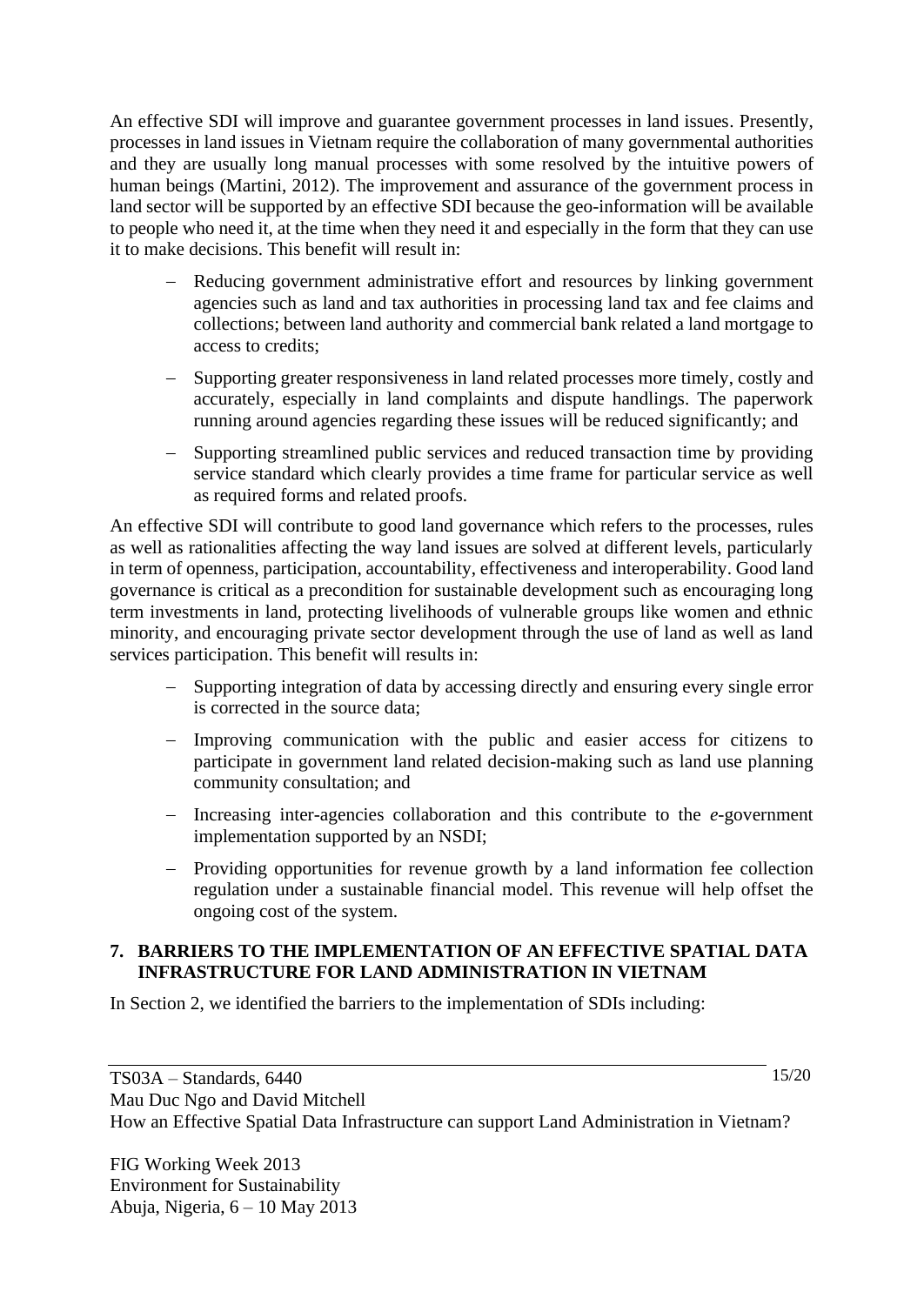- − The lack of an overall policy for spatial data information acquisition, management and distribution;
- − The limitations in the institutional arrangements;
- − The limitations in implementations of standards;
- − The inconsistencies in and incomplete knowledge about the availability and quality of spatial data; and
- − The weak of capacity to ICT to implement infrastructure.

Many of these barriers to the implementation of an effective SDI Land also exist in Vietnam. For example:

- − *Limitations in policies concerning access to and use of spatially referenced data* (Martini, 2012; World Bank, 2010; World Bank, 2011). The regulations on information management such as data ownership, usage, exchange and security can present a critical impact on development of an SDI Land. According to Martini (2012), the dissemination of land information may be limited or illegal if legal documents are not set or unavailable. Changes need to be made by issuance of new policies on SDI Land development by central government;
- − *Limitations in institutional arrangements* (World Bank, 2009; World Bank, 2010). These limitations can impose considerable constraints in development and implementation of an SDI Land. This immature often include poor interorganisational communication and leads to the limitations of high level support. In addition, the role which private and academic sectors can play has not been recognised fully;
- − *Inconsistencies and incomplete knowledge about the availability and quality of existing spatially referenced data* (World Bank, 2011). This often obstructs the provision of access to data as the stakeholders concerns over data quality. This limitation is come from the monopoly period in development and use of land data among agencies and need to be resolved;
- − *Weak utilization of ICT in natural resource management* (World Bank, 2010) which can impede the development and implementation of an SDI Land. It may include limited capacity in education, lack of technical skills in enabling technologies, data management and standards, especially at the local levels. In addition, the limitations in computer literacy as well as insufficient human resources in information technology are impediment to delivery of public land services;

Added to above-mentioned barriers, the development of SDI Land in Vietnam has to face with the following issues:

− *The limitations in investment in SDI developments* (World Bank, 2011) lead an incomplete investment in land information projects. As an example, the land portal established at the central level does not work effectively due to limitation of recurrent and maintenance investments;

TS03A – Standards, 6440 Mau Duc Ngo and David Mitchell How an Effective Spatial Data Infrastructure can support Land Administration in Vietnam?

FIG Working Week 2013 Environment for Sustainability Abuja, Nigeria, 6 – 10 May 2013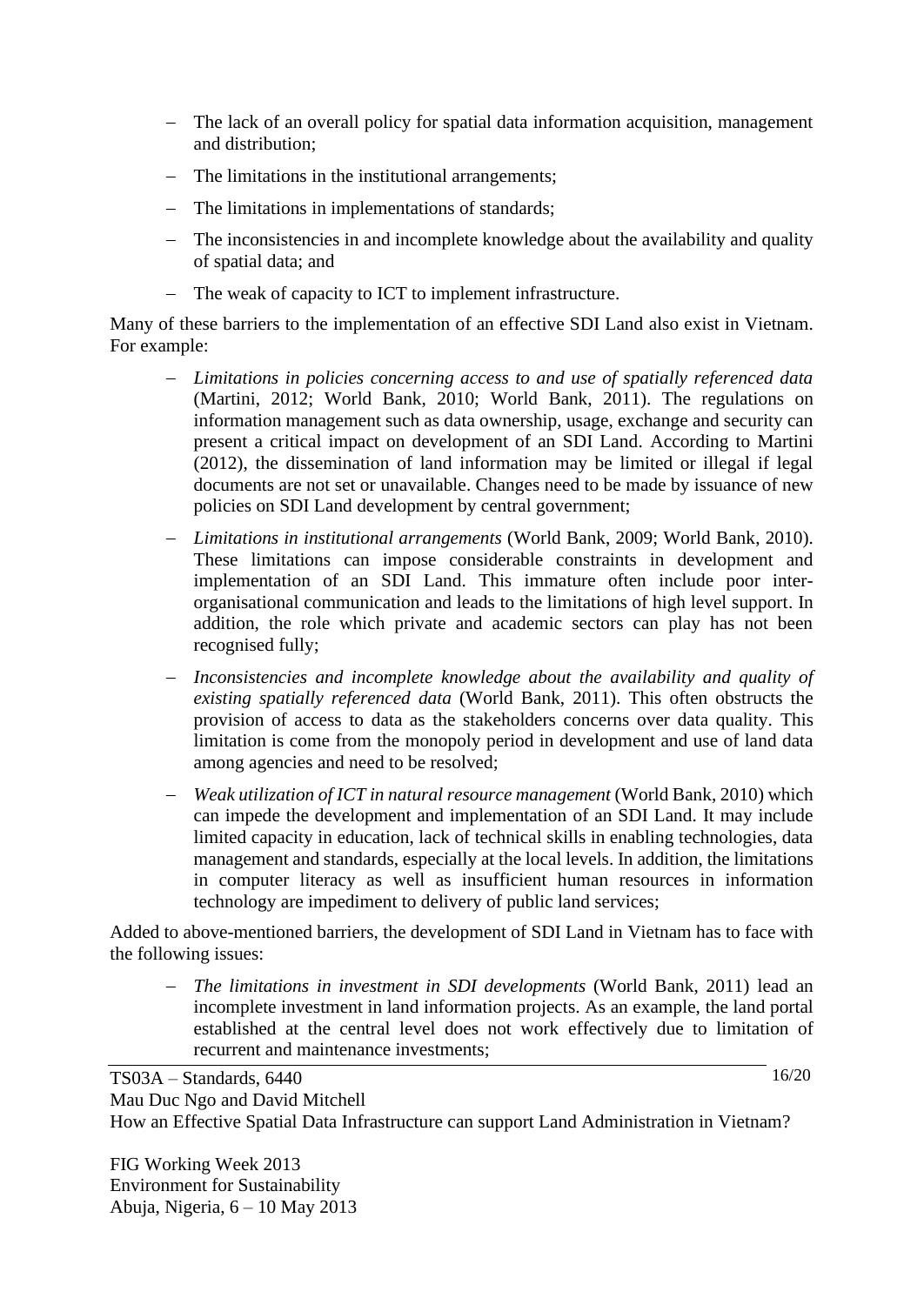− *The limitations in commitment and support from key stakeholders* (World Bank, 2011) result a major constraint to SDI developments. The limitations in a common vision between agencies and stakeholders can lead to financially unsustainable land and SDI projects implementations.

Any further development of an effective SDI Land in Vietnam will need to address these barriers.

#### **8. CONCLUSION**

This paper has provided an outline of the major developments in SDIs and Land Administration in Vietnam. However, there are also limitations and barriers to reform that impact performance as discussed in the paper.

While there has been significant reform in relation to both land administration and SDIs the authors believe that further enhancement of and development of an SDI Land would have considerable benefits for the continuing land administration reform process. These benefits were outlined in the previous section and include improved access to land information by all stakeholders, improve transparency in the land sector, and increase efficiency and effectiveness of existing projects and programmes. Ultimately, this will enhance land governance in Vietnam.

#### **REFERENCES**

- Bejar, R., Latre, M. Á., Lopez-Pellicer, F. J., Nogueras-Iso, J., & Muro-Medrano, P. R. (2012). SDIbased business processes: A territorial analysis web information system in Spain. *Computers and Geosciences, 46*, pp. 66-72. doi: 10.1016/j.cageo.2012.04.010
- Bennett, R., Tambuwala, N., Rejabifard, A., Wallace, J., & Williamson, I. (2013). On recognizing land administration as critical, public good infrastructure. *Land Use Policy, 30*(1), 84-93. doi: 10.1016/j.landusepol.2012.02.004
- Binns, A., & Rajabifard, A. (2006). *SDI Requirements of Land Administration*. Paper presented at the Expert Group Meeting on Incorporating Sustainable Development Objectives into ICT Enabled Land Administration Systems, Melbourne, Australia
- Borza, M. T., & Craglia, M. (2012). Estimating benefits of Spatial Data Infrastructures: A case study on e-Cadastres. *Computers, Environment and Urban Systems*. doi: 10.1016/j.compenvurbsys.2012.05.004
- Budhathoki, N. R., Bruce, B. C., & Nedovic-Budic, Z. (2008). Reconceptualizing the role of user of spatial data infrastructure. *GeoJournal, 72*, 149-160. doi: 10.1007/s10708-008-9189-x
- Çağdaşa, V., & Stubkjærb, E. (2011). Design research for cadastral systems. *Computers, Environment and Urban Systems, 35*(1), 77-87. doi: 10.1016/j.compenvurbsys.2010.07.003
- Cetl, V., & Tomi, H. (2009). Improvement of National Spatial Data Infrastructure as a Public Project of Permanent Character. *Cartography and Geoinformation, 8*(11), 68-83.
- Coleman, D. J., & McLaughlin, J. D. (1998). Defining global geospatial data infrastructure (GGDI): components, stakeholders and interfaces. *Geomatica, The Canadian Insititue of Geomatics, 52*(2).
- Cook, E., Stanley, V., Adlington, G., Bell, K., & Torhonen, M. (2008). Information and Communications Technology in Land Administration Projects *ARD Notes: Land Policy and Administration* (Vol. 38). Washington DC, The USA: The World Bank.
- Embassy of Denmark, Embassy of Sweden, & The World Bank (2011). *Recognizing and Reducing Corruption Risks in Land Management in Vietnam (Reference book)*. Hanoi, Vietnam: National Political Publishing House.

TS03A – Standards, 6440

Mau Duc Ngo and David Mitchell

How an Effective Spatial Data Infrastructure can support Land Administration in Vietnam?

FIG Working Week 2013 Environment for Sustainability Abuja, Nigeria, 6 – 10 May 2013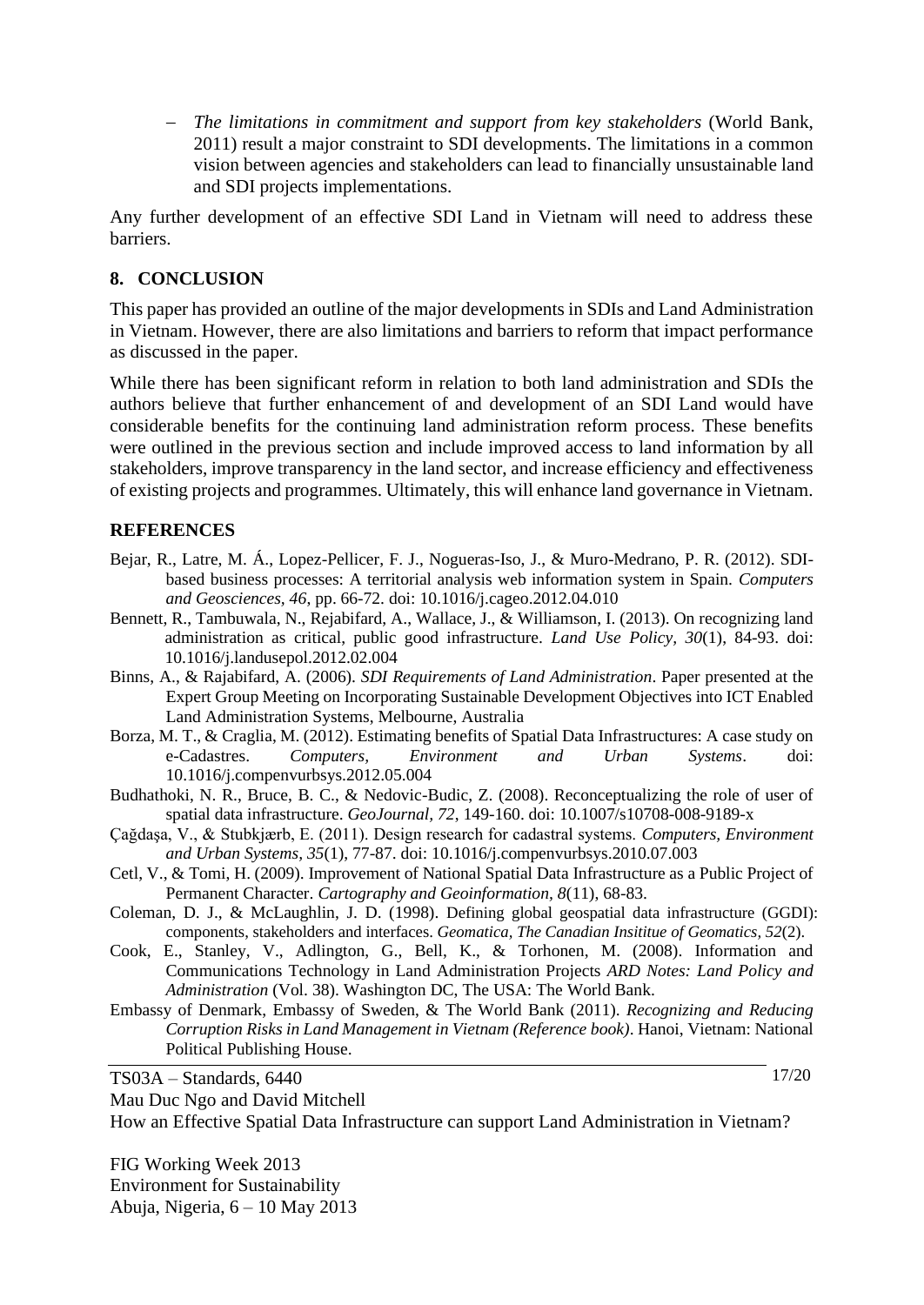ESRI. (2010). Spatial Data Infrastructure: A Collaborative Network.

- Giff, G. A., & Crompvoets, J. (2008). Performance Indicators as a tool to support Spatial Data Infrastructure Assessment. *Computers, Environment and Urban Systems, 32*, pp. 365-376. doi: 10.1016/j.compenvurbsys.2008.08.001
- General Statistics Office (2010). *Statistical Yearbook of Vietnam 2009*. Hanoi: Statistical Publishing House.
- Government of Vietnam (2005a). *Prime Minister's Decision No 246/2005/QD-TTg dated October 6, 2005 approving the strategy on ICT development in Vietnam by 2010 and vision for 2020 (in Vietnamese)*. Hanoi, Vietnam.
- Government of Vietnam (2005b). *Strategy for Information Technology Application and Development for the Management of Natural Resources and Environment to 2015 and towards 2020*. Hanoi, Vietnam.
- Government of Vietnam (2008). *Prime Minister's Decision No. 134/2008/QD-TTg of October 2, 2008, defining the functions, tasks, powers and organizational structure of the General Department of Land Administration under the Ministry of Natural Resources and Environment*. Hanoi, Vietnam.
- Government of Vietnam (2011). *Prime Minister's Directive 1474/CT-TTg dated August, 8th, 2011 on the implementation of urgent tasks and solutions to speed-up the issuance of Certificates of Land Use Right, House and other land-attached Assest Ownership and establishment of land database*.
- Grus, L., Castelein, W., Crompvoets, J., Overduin, T., Loenen, B. v., Groenstijn, A. v., . . . Bregt, A. K. (2011). An assessment view to evaluate whether Spatial Data Infrastructures meet their goals. *Computers, Environment and Urban Systems, 35*, pp. 217-229. doi: 10.1016/j.compenvurbsys.2010.09.004
- Grus, L., Crompvoets, J., & Bregt, A. K. (2007). Multi-view SDI Assessment Framework *International Journal of Spatial Data Infrastructures Research, 2*, pp. 33-53.
- Hamylton, S. M., & Prosper, J. (2012). Developement of a spatial data infrastructure for coastal management in Amirante Islands, Seychelles. *International Journal of Applied Earth Observation and Geoinformation, 19*, pp. 24-30. doi: 10.1016/j.jag.2012.04.004
- Martini, M. (2012). Overview of corruption and anti-corruption in Vietnam. *U4 Expert Answer, 315*.
- McKeague, P., Corns, A., & Shaw, R. (2012). Developing a Spatial Data Infrastructure for Archaeological and Built Heritage. *International Journal of Spatial Data Infrastructures Research, 7*, pp. 38-65. doi: 10.2902/1725-0463.2012.07.art3
- Molinaa, M., & Bayarrib, S. (2011). A multinational SDI-based system to facilitate disaster risk management in the Andean Community. *Computers & Geosciences, 37*(9), pp. 1501–1510. doi: 10.1016/j.cageo.2011.01.015
- Moses, M., Stevens, T. S., & Bax, G. (2012). GIS Data Ineroperability in Uganda. *International Journal of Spatial Data Infrastructures Research, 7*, pp. 488–507. doi: 10.2902/1725-0463.20xx.xx.arty
- Nguyen, A. N., Nguyen, N. D., Tran, T. T., Prickett, K., & Van, P. T. (2010). Survey Report on Information Disclosure of Land Management Regulations (DEPOCEN, Trans.) *Improving Transparency in Land Administration in Vietnam*. Hanoi, Vietnam.
- Rajabifard, A., Binns, A., Masser, I., & Williamson, I. (2006). The role of sub‐national government and the private sector in future spatial data infrastructures. *International Journal of Geographical Information Science, 20*(7), pp. 727-741. doi: 10.1080/13658810500432224
- Rajabifard, A., Feeney, M. E., & Williamson, I. (2002a). The Cultural Aspects of Sharing and Dynamic Partnerships within an SDI Hierarchy. *Cartography Journal, Australia, 31*(1).
- Rajabifard, A., Feeney, M. E., & Williamson, I. (2002b). Future directions for SDI development. *International Journal of Applied Earth Observation and Geoinformation, 4*(1), pp. 11-22.

TS03A – Standards, 6440

Mau Duc Ngo and David Mitchell

How an Effective Spatial Data Infrastructure can support Land Administration in Vietnam?

FIG Working Week 2013 Environment for Sustainability Abuja, Nigeria, 6 – 10 May 2013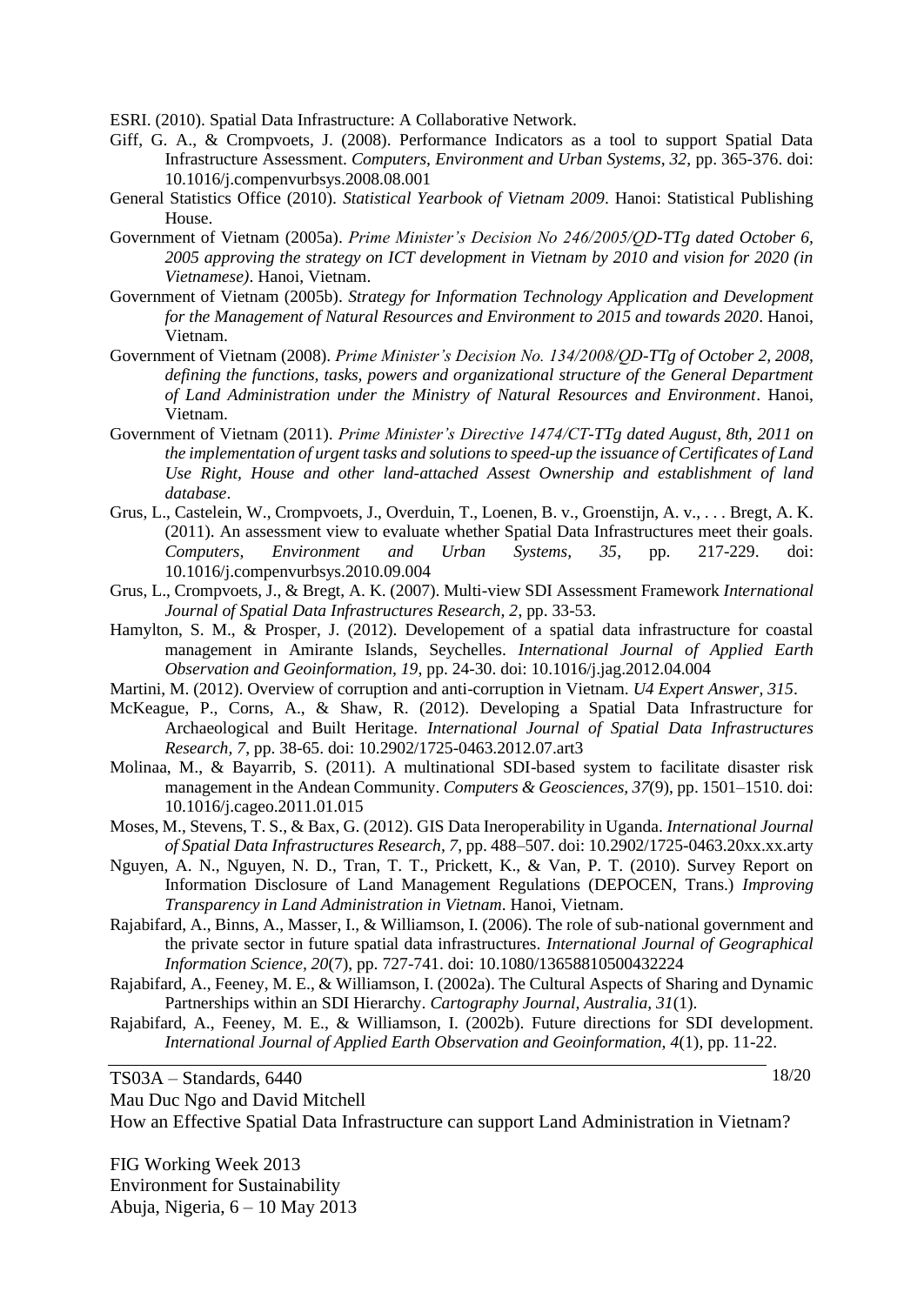- Rajabifard, A., & Williamson, I. (2001). *Spatial data infrastructures: concept, SDI hierarchy and future directions.* Paper presented at the GEOMATICS'80 Conference, Tehran, Iran.
- Rajabifard, A., Williamson, I. P., Holland, P., & Jonestone, G. (2000). *From Local to Global SDI initiatives: a pyramid building blocks.* Paper presented at the 4th GSDI Conference, Cape Town, South Africa.
- Shariff, A. R. M., Hamzah, A. H., Mahmud, A. R., Yusof, N. M. Z. N., & Ali, H. M. (2011). Spatial Data Infrastructure for Malaysian Land Administration. *International Journal of Spatial Data Infrastructures Research, 6*, pp. 389-409. doi: 10.2902/1725-0463.2011.05.art17
- Steudler, D., & Rajabifard, A. (2012). FIG Publication No 58: Spatially Enabled Society (Report prepared by D. Steudler and A. Rajabifard) ISBN 978-87-90907-97-6 (pp. 68). Copenhagen, Denmark: International Federation of Surveyors.
- The US Federal Government (1994). *Coordinating Geographic Data Acquisition and Access: The National Spatial Data Infrastructure*. (Execute Order 12906, F. R., 1767117674). Washington DC, the USA.
- Thellufen, C., Rajabifard, A., Enemark, S., & Williamson, I. (2009). Awareness as a foundation for developing effective spatial data infrastructures. *Land Use Policy, 26*(2), pp. 254-261. doi: 10.1016/j.landusepol.2008.03.002
- Thu, T. T., & Perera, R. (2011). Consequences of the two-price system for land in the land and housing market in Ho Chi Minh City, Vietnam. *Habitat International, 35*(1), pp. 30-39. doi: 10.1016/j.habitatint.2010.03.005
- Vaez, S., & Rajabifard, A. (2012). Seamless SDI Design by Using UML Modelling. *International Journal of Spatial Data Infrastructures Research, 7*, pp. 207-224. doi: 10.2902/1725- 0463.2012.07.art11
- Vietnam National Assembly (1992). *The 1992 Consitution of the Socialist Republic of Vietnam (amended by Resolution 51-2001-QH10 of Legislature X of the National Assembly at its 10th Session on 25 December 2001)*.
- Vietnam National Assembly (2003). *Law on Land (passed by Legislature XI of the National Assembly of the Socialist Republic of Vietnam at its 4th session on 26 November 2003)*.
- World Bank (2008). Land Administration Project The Project Appraisal Document (Report No 39867- VN). Washington DC, The USA: Sustainable Development Department - East Asia and Pacific Region of The World Bank.
- World Bank (2009). Vietnam Development Report 2010 Modern Institutions. Hanoi, Vietnam: Joint Donor Report to the Vietnam Consultative Group Meeting (December 3-4, 2009).
- World Bank (2010). Vietnam Development Report 2011 Natural Resources Management. Hanoi, Vietnam: Joint Development Partner Report to the Vietnam Consultative Group Meeting (December 7-8, 2010).
- World Bank (2011). Report of the Study on National Spatial Data Infrastructure Development Strategy for Vietnam. Hanoi: WB Joint Working Group of the World Bank and Ministry of Natural Resources and Environment.
- World Bank (2012). Vietnam Land Administration Project (P096418): Implementation Status & Results (ISR7001). Hanoi, Vietnam.
- Williamson, I. (2008). Using Cadastres to Support Sustainable Development, *International Federation of Surveyors –FIG Article of the Month, April 2008*.
- Williamson, I., Enemark, S., Wallace, J., & Rajabifard, A. (2010). *Land administration for sustainable development*: ESRI Press Academic.

#### **BIOGRAPHICAL NOTES**

TS03A – Standards, 6440 Mau Duc Ngo and David Mitchell 19/20

How an Effective Spatial Data Infrastructure can support Land Administration in Vietnam?